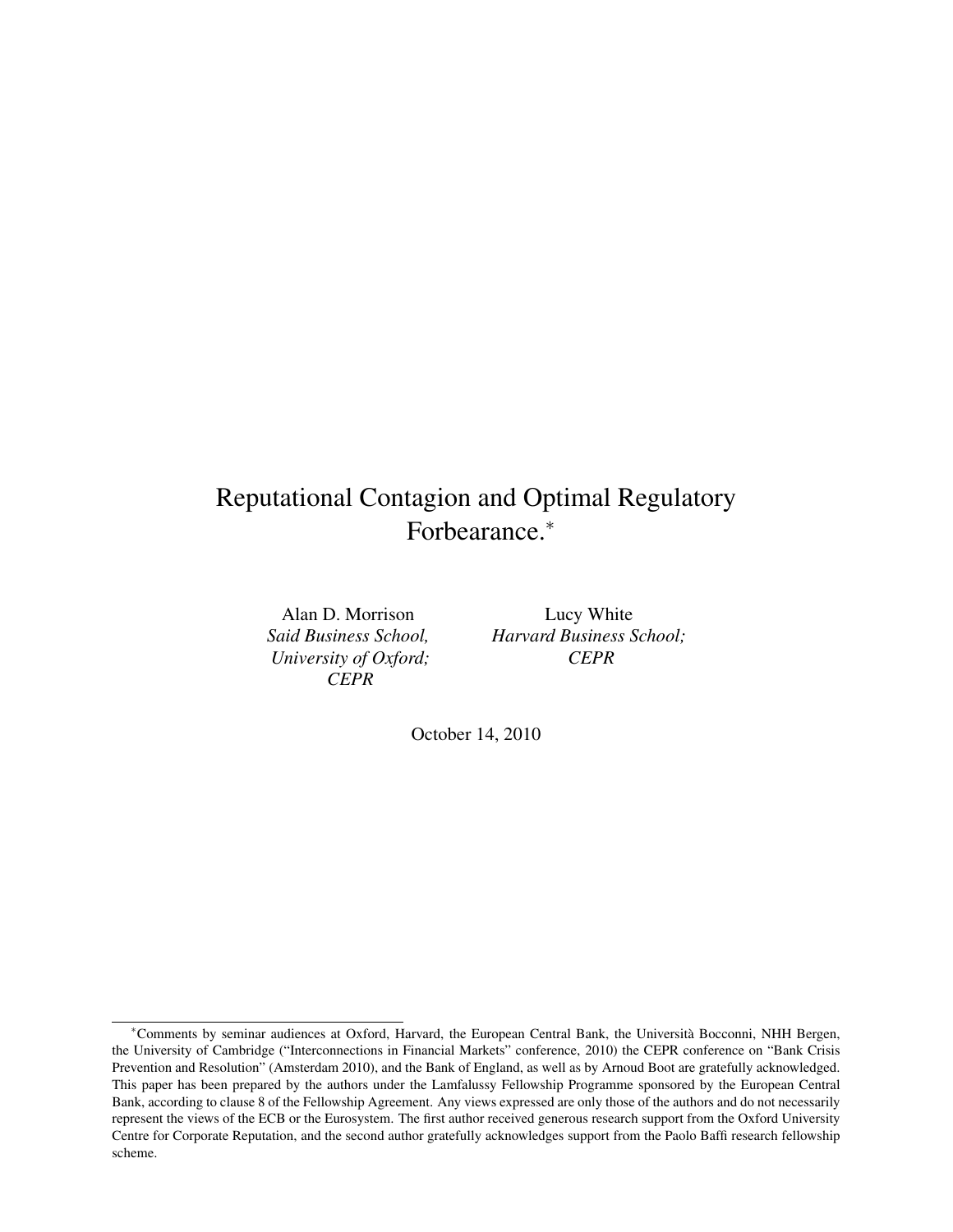# Reputational Contagion and Optimal Regulatory Forbearance.

## Abstract

This paper examines common regulation as a cause of interbank contagion. Studies based on the correlation of bank assets and the extent of interbank lending may underestimate the likelihood of contagion because they do not incorporate the fact that banks have a common regulator. In our model, the failure of one bank can undermine the public's confidence in the competence of the banking regulator, and hence in other banks chartered by the same regulator. Thus depositors may withdraw funds from other, unconnected, banks. The optimal regulatory response to this 'panic' behaviour can be privately to exhibit forbearance to a failing bank in the hope that it and hence other vulnerable banks - survives. In contrast, public bailouts are ineffective in preventing panics and must be bolstered by other measures such as increased deposit insurance coverage. Regulatory transparency improves confidence ex ante but impedes regulators' ability to stem panics ex post.

JEL Classification: G21, G28

Keywords: Contagion, Reputation, Bank Regulation

#### 1. Introduction

In this paper we show that regulator reputation can be a conduit for financial contagion. In our model the failure of one bank can cause depositors to withdraw from another, even when the returns on the assets in which the banks invest are uncorrelated and there is no interbank lending. The reason for this is that, if the regulator has a poor initial reputation, a bank failure may cause depositors to lose confidence altogether in its ability to discriminate between good and bad banks. When depositors rely upon the regulator to screen out unsound banks, they respond to a loss of confidence in the regulatory system by abandoning the banking sector. Hence, banks in our model can suffer contagious failure even if their observable "fundamentals" are unchanged.

We show that this effect can justify regulatory forbearance on unsound banks. The reason is that, for informational reasons, banks creditors (uninsured depositors in our model) do not capture all of the social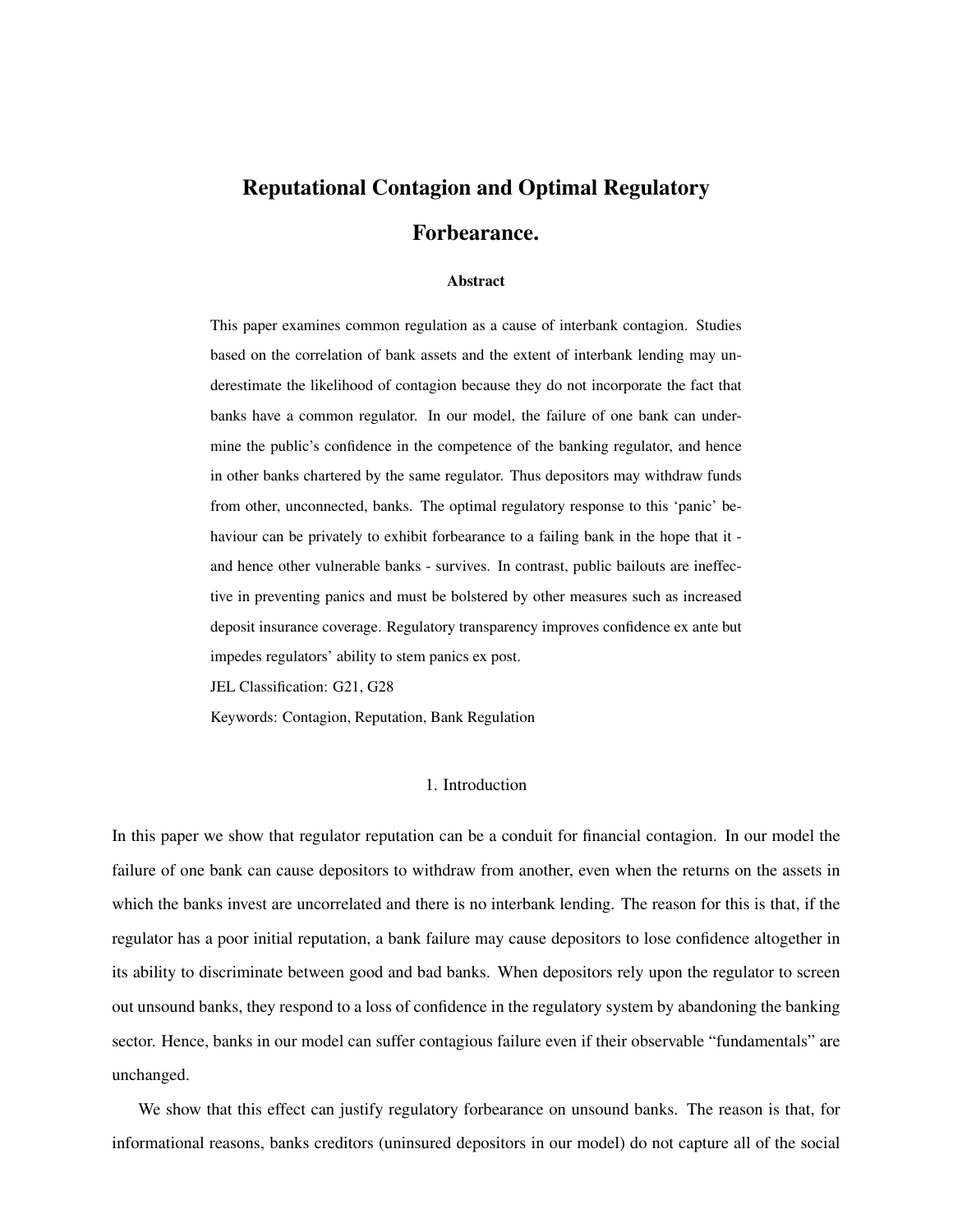value generated the bank in which they invest, and so as perceived bank quality drops, they withdraw their deposits from the bank at a quality threshold which is too high from a social point of view. Regulatory corrective action to close a weak bank reveals that the regulator has less skill in screening banks than previously expected. This reduces confidence in other banks screened by the same regulator, and in some circumstances triggers financial contagion and the closure of these banks, even though their intermediation remains socially valuable. Regulators can attempt to forestall this effect by secretly forbearing on the weak bank; this generates immediate social costs arising from resource misallocation but, in turn, it allows the regulator to manage its reputation so that the banking sector survives into the future.

This story is in contrast to the existing literature on the causes of financial contagion, which focusses on the effects of interbank lending and of correlation of bank asset portfolios. Nevertheless, we believe that it generates some insights into the financial crisis of 2007-08. One could argue that, in part, this crisis was triggered by a loss of faith in both US and EU regulators. For example, the introduction of the Basel II Accord significantly increased the importance that regulators ascribed to ratings information when assessing capital requirements. Emerging evidence of unreliable ratings for the structured finance assets that many banks hold on- and off-balance sheet (Coval, Jurek & Stafford (2009)) led to a loss of faith in regulatory assessments of banks.

We would further argue that the numerous recent bank rescues in the US and the EU can be understood in light as being at least partly designed to maintain depositor confidence in the banking system as a whole. Why else, for example, did the UK government rescue the Northern Rock Bank in September 2007? Or the German government rescue Hypo Real Estate? While interbank linkages are not public information, these banks did not appear to be "systemically important" in the traditional sense: in neither case did regulators, politicians, or the press argued that rescue was necessary because these banks were too connected" to be allowed to fail (in contrast to the bailout of AIG, for example). Nor were the asset holdings of these banks necessarily particularly representative of other banks in the system. Instead, government officials stressed the importance of maintaining depositor confidence in the financial system, and of avoiding contagion. This argument is consistent with our finding that, at least ex post, it may be socially optimal to forbear on fragile banks rather than to acknowledge a failure of regulation.<sup>1</sup>

<sup>&</sup>lt;sup>1</sup> According to http://news.bbc.co.uk/1/hi/7653868.stm, the German government argued that it had acted to stop Hypo Real Estate's collapse in order to avoid "incalculably large" damage to Germany and financial services providers in Europe; after an emergency meeting with the central bank, German Chancellor Angela Merkel said: "We tell all savings account holders that your deposits are safe. The federal government assures it." UK Chancellor of the Exchequer Alisdair Darling said that the decision to guarantee all deposits at Northern Rock (not just the amounts covered by the UK deposit insurance scheme) came because he wanted "to put the matter beyond doubt" and "because of the importance I place on maintaining a stable banking system and public confidence in it". The Financial Services Authority chairman Callum McCarthy welcomed the move, commenting, "The purpose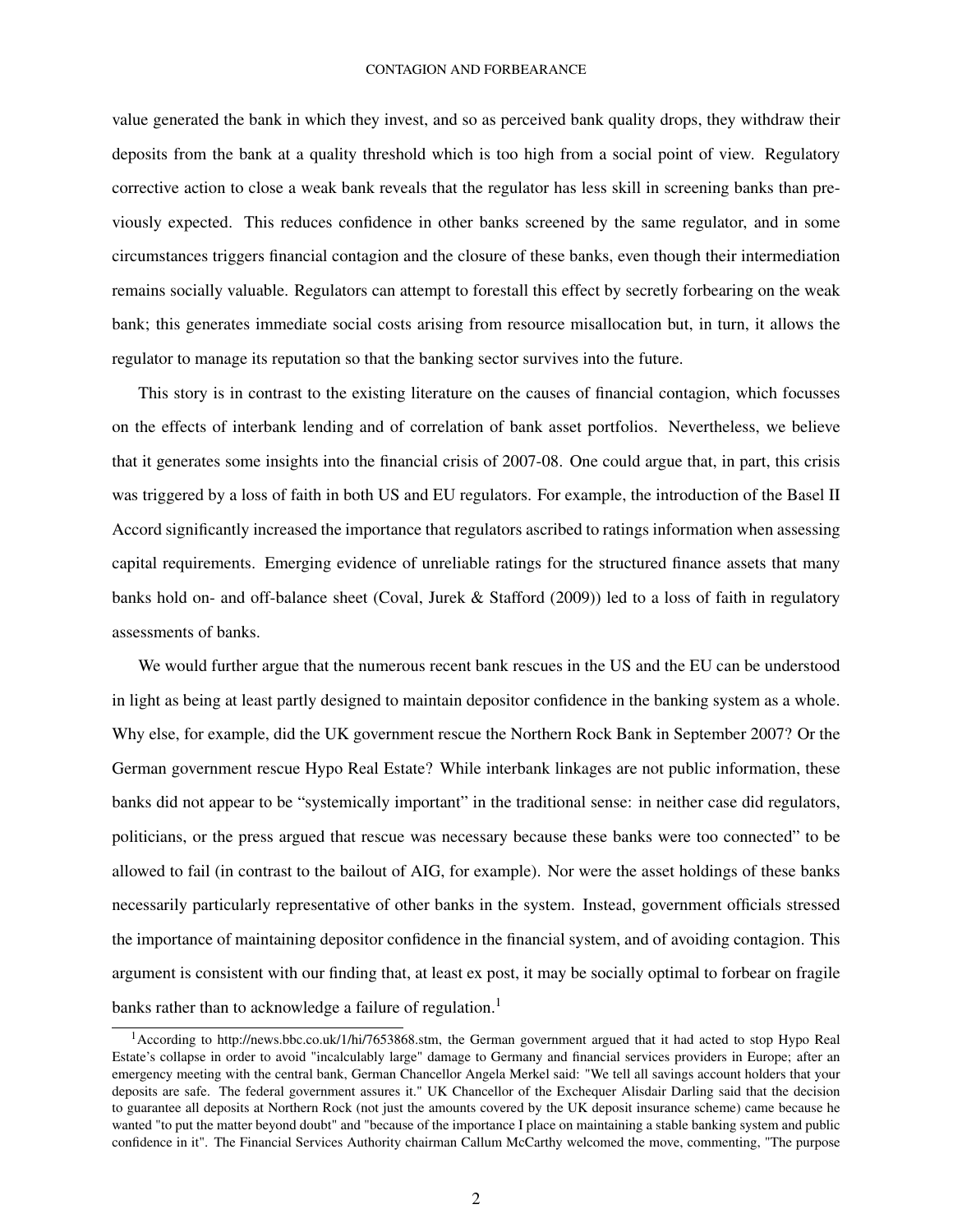Our paper also explains why the UK bank Northern Rock suffered a depositor run when the Bank of England made a public announcement that it would provide emergency funding to Northern Rock as part of its lender of last resort function, while two other substantial UK commercial banks, HBOS and RBS, which it later emerged received secret bailouts, suffered no such run. When the evidence has emerged since the crisis that the UK authorities had provided these secret loans, some UK commentators expressed concern that the failure to reveal information about this loans might be perceived as dishonest;<sup>2</sup> whereas our work suggests that, on the contrary, the secrecy was welfare-enhancing, and was necessary to ensure the stability of the banking sector. In a nutshell, when regulators can be trusted to act in a welfare-maximising way, secret rescues allow a regulator to manage its reputation appropriately, whereas public rescues will inevitably result in reputational damage to the regulator and may force the regulator to adopt other costly measures to shore up the banking system such as increased capital requirements or enhanced deposit insurance coverage in order to maintain depositor confidence.

Thus, our paper demonstrates that it can be socially desirable that regulators engage in ex post "reputation management." However, such reputation management is not without costs: when the public anticipates such management it is less willing to deposit in the banking system ex ante. In some circumstances we conclude that it is socially better to design institutional arrangements so as to commit regulators not to forbear upon weak banks. Nevertheless, we are left with a parameter region within which it is ex ante optimal to allow regulators to manage their reputations so as to perpetuate the banking system.

This conclusion is in contrast to work by Boot & Thakor (1993), who examine a model of regulator reputation in which the regulator's reputational concern is purely selfish, so that regulatory forbearance is never an optimal policy. In our model forbearance is suboptimal for regulators with very strong reputations, because the banking system can survive a downward shock to regulatory reputation, and for those with very weak reputations, because they are so incompetent that a continuing banking sector generates no social benefit. However, regulators with intermediate reputations will forbear for non self-interested reasons in our model.

As noted above, the prior literature focusses on two sources of financial contagion: interbank lending and correlated bank portfolio returns. This work is complementary to our own in that it highlights other sources of contagion which may also have been important in the recent crisis. In the first class of models, starting

of this is not to save Northern Rock per se... It's to make sure that there's not a negative effect on the banking system overall," see http://news.bbc.co.uk/1/hi/business/6999615.stm.

<sup>&</sup>lt;sup>2</sup>For example, Vince Cable, Treasury spokesman for the Liberal Democrats, described the secrecy as evidence of a "shocking" cover-up." See http://news.bbc.co.uk/1/hi/8375969.stm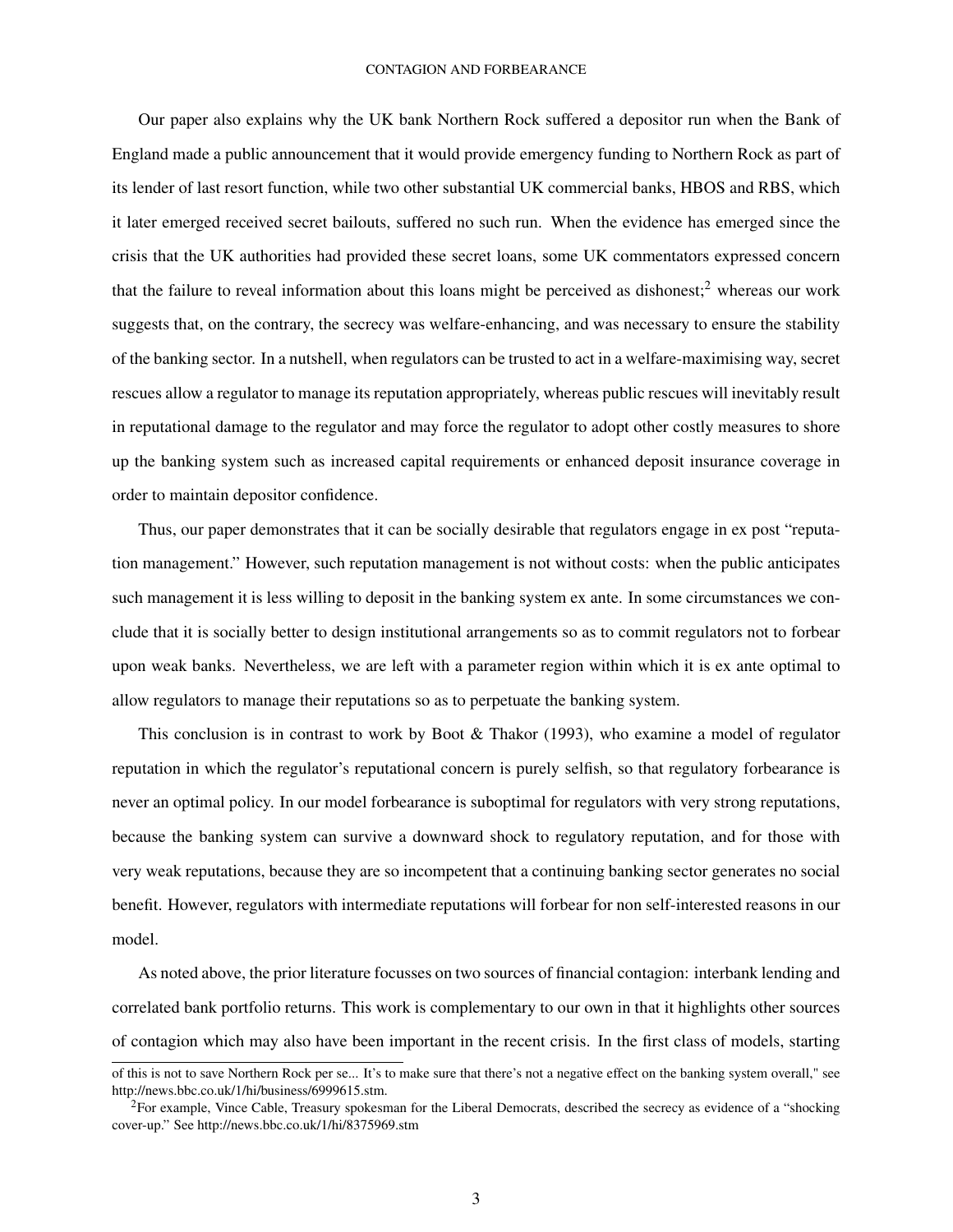with Allen & Gale (2000), banks hold interbank deposits so as to insure themselves against idiosyncratic liquidity shocks. Banks that are ex post illiquid meet depositors' short-term liquidity demands by drawing down their deposits in ex post liquid banks. In this set-up, an aggregate liquidity shock to the banking sector results in a general attempt to liquidate interbank deposits; this causes system-wide contagion that would be absent if banks were prevented from holding interbank deposits. This suggests that, if the threat of an aggregate liquidity shock is large enough, large interbank deposits should be discouraged, because they threaten the stability of the system. Nevertheless, Leitner (2005) shows that interbank lending can commit banks to help other ailing banks ex post when ex ante it is desirable but impossible that they commit to do so. Hence, Leitner is able to show that interbank lending can be welfare-enhancing even if aggregate shocks are the only type of shock to hit the system. In Leitner's model the regulator's role is to coordinate private sector bailouts; such bailouts are feasible precisely when banks face the threat of contagion in the absence of an organised bailout.

Several more recent papers examine liquidity shocks and interbank lending in greater detail. Heider, Hoerova & Holthausen (2009) argue that liquidity crises arise when adverse selection problems between banks become acute. In their paper, the interbank market breaks down when risk levels are heightened and the quality of individual banks is unknown, so that sound banks elect to hoard liquidity rather than to lend it in the interbank market. Indeed, the 2007-09 financial crisis was characterised by heightened uncertainty regarding counterparty risk (see Gorton (2009) for a discussion of counterparty uncertainty in the market for mortgage-backed securities). In Diamond & Rajan (2009), liquidity shocks arise because households withdraw from banks; this results in high real interest rates, which in turn diminish investment. Diamond and Rajan show that any subsidy to correct this problem should be paid for by taxes on non-depositors, so as to ensure that it is not immediately reversed by further withdrawals. Freixas, Martin & Skeie (2009) argue that the optimal regulatory response to aggregate liquidity shocks involves monetary policy. They show that interest rates should be lowered during a crisis so as as to discourage liquidity hoarding, and they argue that short term rates in normal times should be high, so as to ensure that there are adequate levels of liquidity in the banking system. In related work, Allen, Carletti & Gale (2009) show that the price volatility caused by uncertain aggregate liquidity requirements is welfare reductive, and argue that this problem can be resolved through appropriate Open Market operations.

Rochet & Tirole (1996) have a different explanation for the regulator's acceptance of extensive interbank lending when such lending seems to increase the risk of a systemic failure. They argue that banks have superior ability to monitor one anothers' soundness, but that they will have incentives to do so only if they

4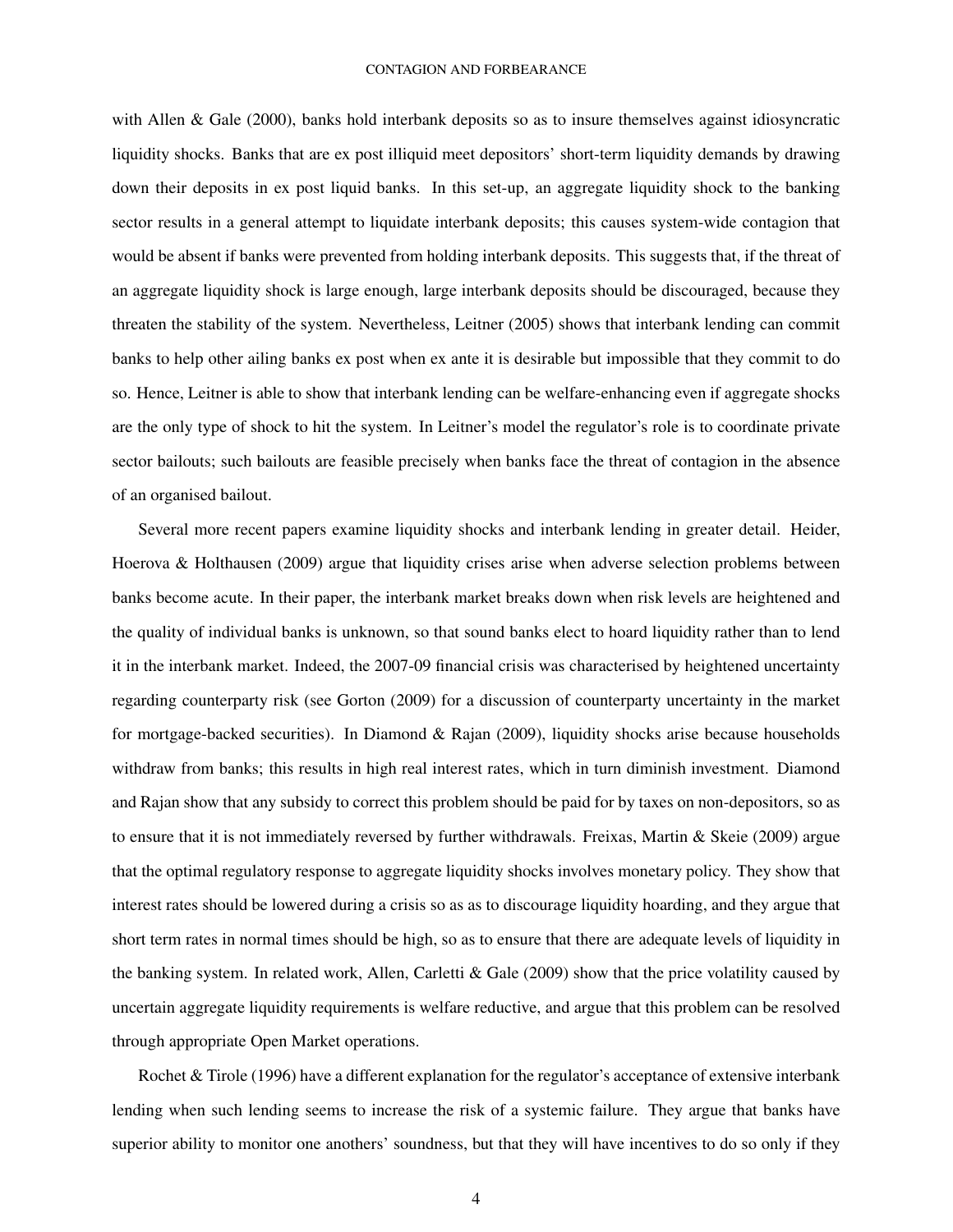are engaged in significant lending to one another. Interbank lending thus has the advantage that each bank is forced to behave well or else it will not be able to borrow from other banks. In their model banks are arranged in a circle, within which each bank monitors its neighbours. As a result, the failure of one bank indicates that it was inadequately monitored, and hence that the monitor was itself inadequately monitored, and so on; the consequence is a systemic meltdown.

Our model is in contrast to this first class of models, since we make the simplifying assumption that there is no interbank lending or monitoring. Instead, the regulator should be monitoring the banks. Contagion can occur in our model even in the absence of interbank lending, because the failure of one bank may reflect poor regulatory monitoring, and hence casts doubt upon the soundness of other banks in the same regualtory system.

The second class of models of systemic banking failures focuses on the idea that the assets in bank porfolios are correlated, for example because banks within a country or region all invest in particular industries or regions. Crises occur when these assets have low returns; one could therefore argue that this type of crisis driven not by contagion across banks, but rather by fundamental shocks that hit all banks at the same time. For an example of such a model, see Acharya (2001). Other models that recognise the agency problem that exists between asset managers and their employers (e.g. Scharfstein & Stein (1990)) can also be applied to the banking industry to show that, in the face of yardstick type performance evaluation by bank investors, bank managers may have incentives to invest in assets that are too correlated from a social point of view. Contagion can occur in this type of environment if depositors are aware that bank assets are correlated and are unable to distinguish idiosyncratic from system-wide shocks. In Chari & Jagannathan (1988), for example, some depositors are informed about the true state of a bank's assets, and others are uninformed. When an uninformed depositor observes another depositor queueing to withdraw his deposits in a bank early, he is concerned that this may be for informational rather than personal liquidity reasons, and is inclined to join the queue himself. This can lead to a contagion effect across depositors and, in some circumstances, to an inefficient bank run. It is easy to see how the same type of effect could occur across banks if investors believe that bank assets are correlated, so that queues at one bank could signal that investors have bad news about the value of the fundamental asset held by both banks.

Acharya, Shin & Yorulmazer (2009) explain co-movement in asset prices as a consequence of restricted levels of arbitrage capital. In their work, capital moves slowly into impaired assets because its investment is limited by the level of investor expertise. This causes asset fire sales in crises, as a result of which the returns to investment in impaired assets increase, and so reduce the equilibrium prices of other investments.

5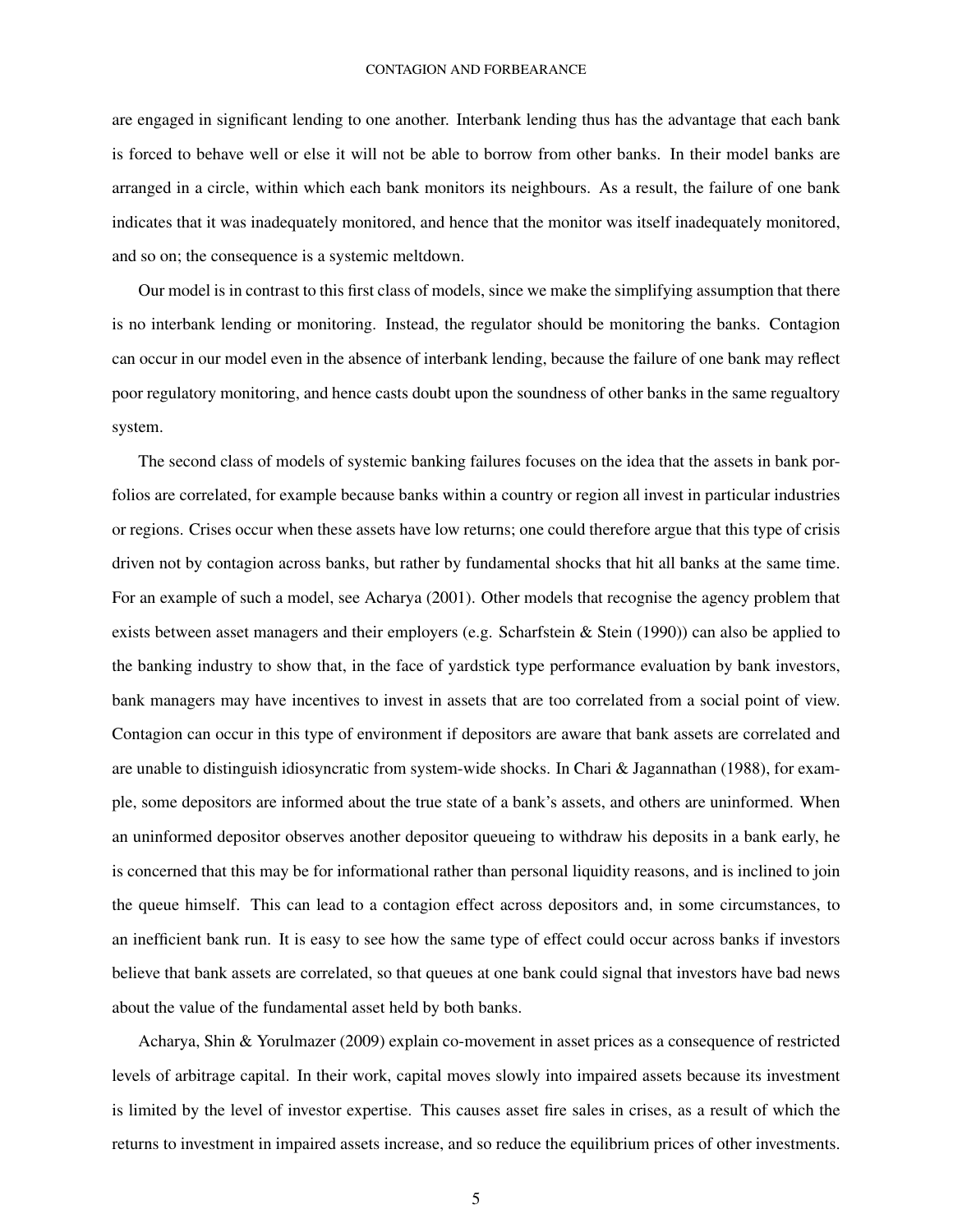Our model can be seen as endogenising the correlation of returns on bank assets not through slow-moving arbitrage capital, herding or other strategic behaviour on the part of banks, nor through the assumption of common investment opportunities or information. We abstract from all of these effects, yet depositors rationally anticipate that returns on bank deposits are correlated each bank's performance depends upon the regulator's ability, and the banks share a common regulator.

An extensive empirical literature attempts to quantify and compare the two sources of systemic risk mentioned above. The extent of contagion that might arise from inter-bank lending is usually assessed by taking actual or conjectured data on interbank exposures and "stress testing" it, by assuming that one or several banks' assets are impaired, and investigating the knock-on impact of this on other banks (see, for example, Mistrulli (2007) or Degryse & Nguyen (2007)). However, our model suggests that the risk of contagion may be underestimated by these studies, because they fail to account for the effect of a bank failure on *depositor confidence* in the regulator.

An alternative approach uses stock price information on banks. Hartmann, Straetmans & de Vries (2005) perform a detailed analysis of domestic and cross-border contagion among US and European banks 1992- 2004, using techniques from multivariate extreme value theory to assess the probability of a crash in one bank's stock price conditional on other bank stocks or the market crashing. They find greater contagion risk among US than European banks, even though interbank exposures are typically higher in Europe, mainly because the risk of contagion between European banks in different countries is relatively low. According to our model, one might also explain this finding by the fact that banks in different European countries have different regulators. They also find that contagion risk seems to increase over time, perhaps because of greater financial integration. More recently, Gropp, Lo Duca & Vesala (2009) assess European banks' exposure to cross-border contagion by estimating the probability of a large change in a bank's distance to default as a function of large changes in foreign banks' distance to default using data from 1994-2003. They find evidence of cross-border contagion between large European banks, but not between small ones, and they find some evidence that contagion was increased by the introduction of the euro. The strength of these studies is that in using stock price data rather than data on interbank lending, they can in principle capture all the sources of contagion which affect equity holders. Gropp et al note that a weakness of their estimations is that they are performed over relatively calm periods, so that the risk of contagion from under-represented shocks could be understated.

As they stand, these studies also do not make a strong distinction between the different sources of contagion affecting banks, although in principle, with sufficient data, their method might allow this. For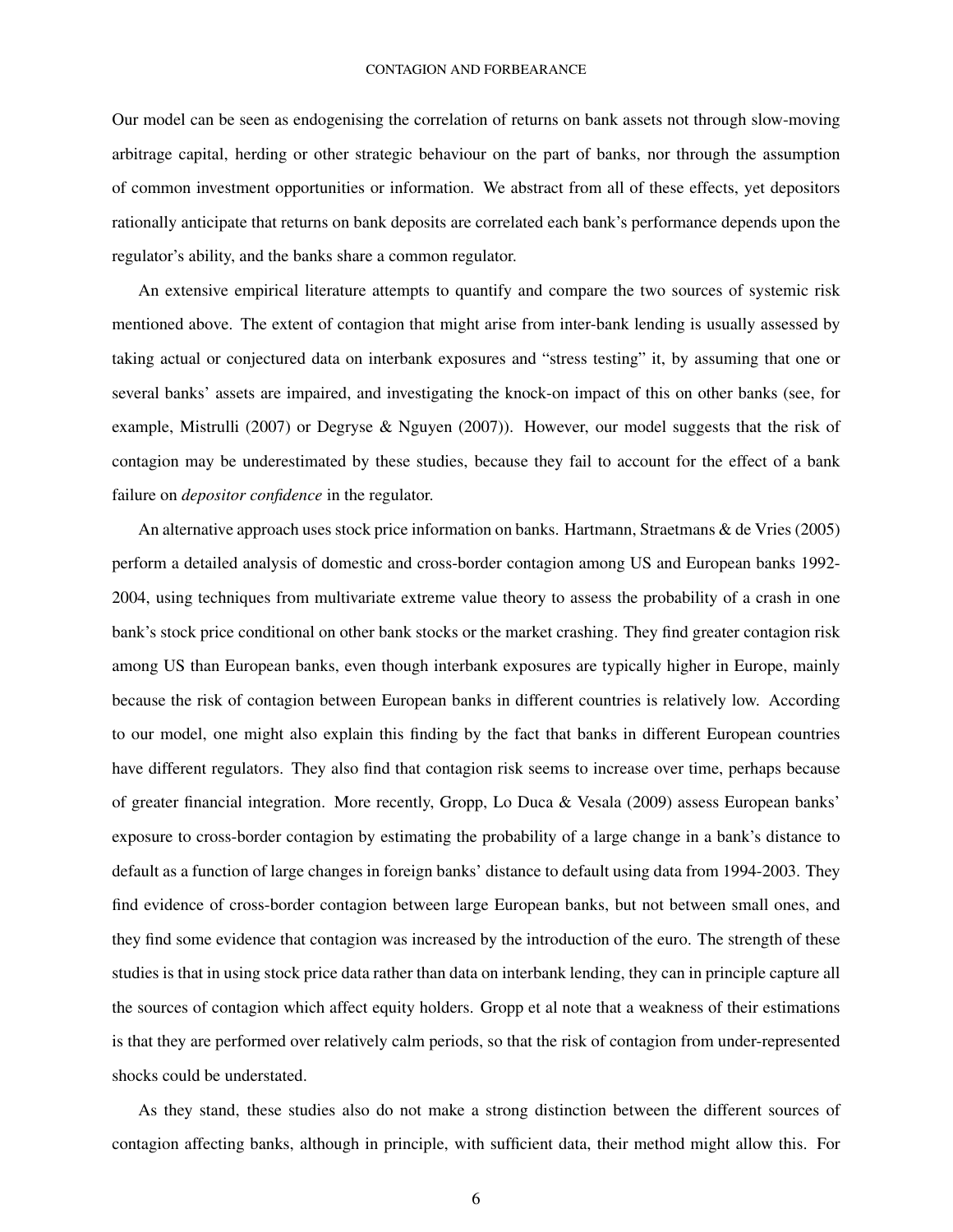example, if interbank lending drives contagion, then the extent of contagion between two banks should be related to the extent of interbank exposure between them. Similary, since in both Europe and in the US, some banks have different regulators to others (e.g., in Europe, bank regulation takes place at a national level whereas in the US, some banks are regulated by the Federal Reserve and others are regulated by the OCC) it should be possible to consider whether two banks with a common regulator have a greater correlation of shocks, ceteris paribus.

Like us, Kane (1989*b*) emphasises the importance of maintaining depositor confidence in the regulatory system, although he does so in a different context. Kane discusses the State's decision to bail out the Ohio Deposit Insurance Fund event. Contrary to popular belief at the time, the State was not a guarantor of this fund. Nevertheless, Kane argues that the State stepped in because, in light of its regulatory failure, the public deemed it responsible for the losses.<sup>3</sup>

The remainder of the paper is set out as follows. Section 2 presents our basic model. Section 3 shows how bank regulator reputation can serve as a conduit for financial contagion. Section 4 derives our basic results for regulatory forbearance. In section 5 we analyze an extension to our basic model in which the regulator can acquire a reputation for competent auditing of extant banks, and we show that concern for this reputation can in some circumstances override the regulator's concern for its ex ante screening reputation. Section 6 concludes.

## 2. The Model

We develop our argument in a simple two period model of a world populated by two types of risk-neutral agent: *bankers* and *depositors*. Period 1 runs from time 0 to time 1; period 2 runs from time 1 to time 2.

Each depositor starts each period with an endowment of \$1, which he can invest in one of two ways. First, he can place it in a riskless storage technology which yields a certain return of *r*. Second, he can invest it in a bank.

Banks are run by bankers, each of whom is endowed with a constant returns to scale project which occurs in either period 1 or period 2. Bankers in this model have no capital endowment. Projects return *R* per dollar invested if they succeed, and they otherwise return 0. A fraction  $\sigma$  of bankers are endowed with a monitoring technology: we refer to these bankers as *sound*, and to the remaining (1−σ) as *unsound*. The

<sup>3</sup> In hindsight, the Savings and Loans crisis was the consequence of an enormously expensive failed gamble. Kane (1989*a*) and Rom (1996) also argue that this gamble was more a consequence of poor incentives hard-wired into the system than of the actions of individuals. Nevertheless, Kane also argues that individuals have a moral duty not to succumb to perverse systemic incentives.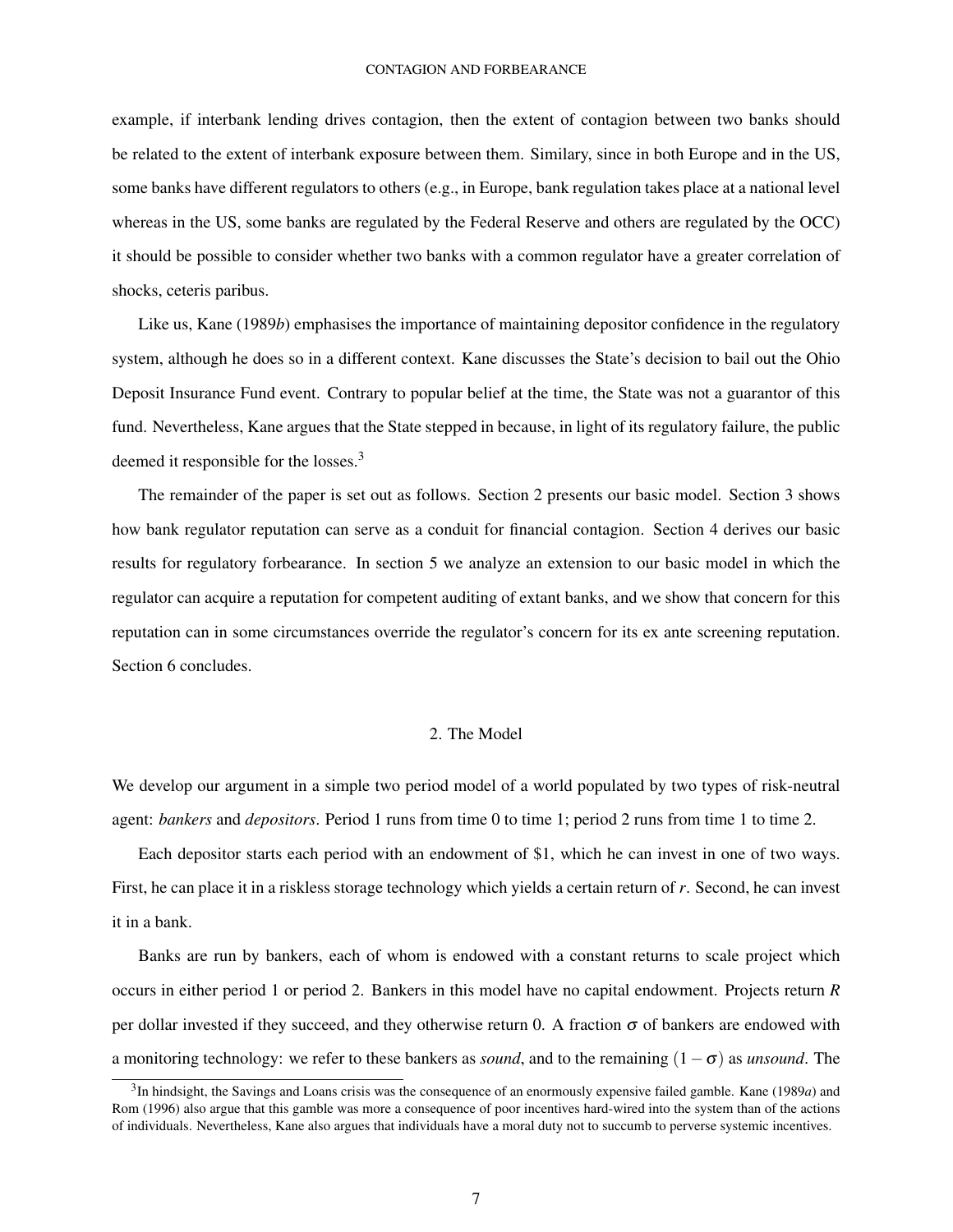effect of the monitoring technology is to increase the success probability of the project: one can think of monitoring as including activities such as advising the (unmodelled) project manager, eradicating agency problems, and so on. The success probability of projects is  $p<sub>L</sub>$  if they are not monitored by the banker, and it is  $p_H = p_L + \Delta p > p_L$  if they are monitored. The cost of monitoring a project is *C* per dollar invested in it, and monitoring is unobservable.

The relationship between the depositors and their bank is governed by a *deposit contract*, under the terms of which the banker pays the depositor a *deposit rate* of *R*−*Q* if the project succeeds and 0 otherwise. The banker therefore earns a fee *Q* in the event that his bank succeeds. Bankers in our model have no capital and hence payments to depositors are impossible in case their projects fail.<sup>4</sup> There is no deposit insurance.

We assume that

$$
Rp_H > r > Rp_L,\tag{1}
$$

so depositors prefer investing in a sound bank to investing in the storage technology, and in turn prefer the storage technology to an unsound bank.

Suppose that depositors select a bank at random. If sound banks monitor, depositors' expected return from depositing in a randomly-selected bank will be  $(R-Q)(p_L + \sigma \Delta p)$ : they will choose not to deposit if this is less than their outside option, *r*. We assume that this is the case even when the fee *Q* for depositing is equal to zero:

$$
\sigma < \frac{r - R p_L}{R \Delta p}.\tag{2}
$$

Equation (2) implies that in the absence of additional intervention, depositing is on average less socially productive than investment in the storage technology, and hence that all depositors will place their endowments in the storage technology.

We now introduce a *regulator*. In this simple model the regulator's only tool is an imperfect screening technology which allows it to distinguish between sound and unsound bankers.<sup>5</sup> Equation (2) implies that without regulation of this sort, there can be no banking sector. Note that, in the absence of any other regulatory activity, the regulator's role could be performed by a private screening body such as a ratings agency. However, when in section 4 we consider regulatory forbearance, the regulator is given the power to audit and to close failing banks. As we argue in the conclusion, this role is harder to delegate to a third party.

<sup>&</sup>lt;sup>4</sup>We consider the impact of capital requirements in Morrison & White (2005).

<sup>5</sup>We examine the use of capital requirements and deposit insurance in related work: see Morrison & White (2005) and Morrison & White (2004).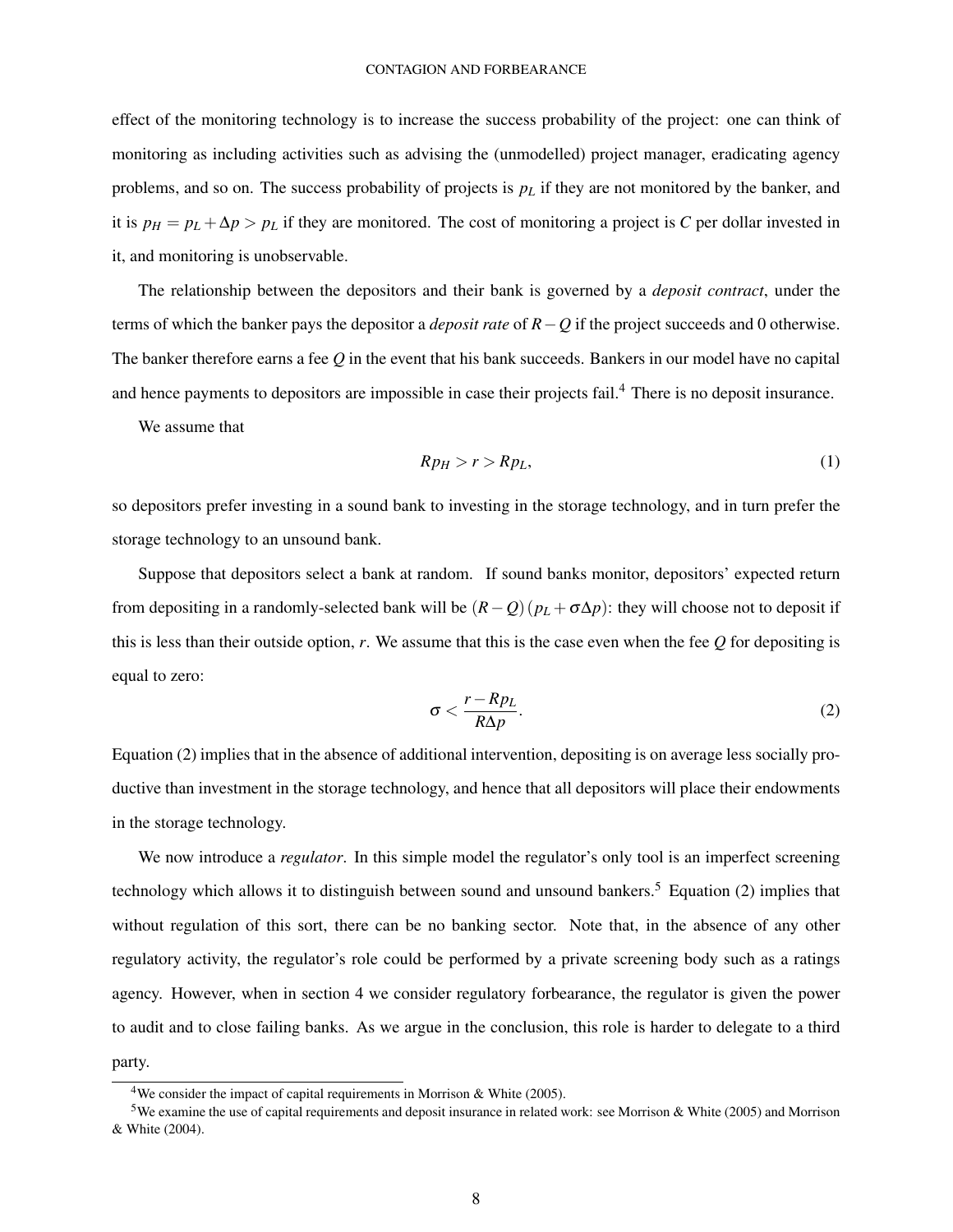The regulator uses its technology to allocate banking licences. Since we wish to show that it may in some circumstances be socially optimal for the regulator to forbear on failing banks, we assume that it has no selfish career-type concerns. We simply assume that the regulator aims to maximize social welfare, as measured by the total expected output from the economy. If the screening technology is sufficiently good, the expected gross return from bank investment will exceed that from investment in the storage technology and so the socially first-best outcome will be for all funds to be invested in the banking system. On the other hand, if the screening technology is poor, the banking system has no social value and value is maximised by potential depositors using the storage technology instead.

Although the regulator has no career concerns, our results are driven by its socially optimal concern for its reputation. We therefore assume that the same regulator is appointed for both periods of our model. For simplicity, we assume that it allocates a total of two bank licences. Bank 1 receives its licence at time 0, when it collects deposits and invests. Bank 1 operates for one period: it closes and pays returns to its depositors at time 1. Bank 2 operates from time 1 to time 2. Our substantive results would be unchanged if both banks operated throughout periods 1 and 2, but the algebra would be significantly more complex.

The licences are awarded in the following way. The regulator examines bankers one at a time and awards a licence to the first one for whom its technology returns a positive signal. Regulatory technologies are of two types: good regulators have a technology which sends the wrong signal with probability  $\gamma$   $\in$   $(0,\frac{1}{2})$ 2 ; *bad* regulators have a technology which sends the wrong signal with probability  $\frac{1}{2}$ . At time 0 no one, including the regulator, knows which type of technology it has. All agents assign a common prior probability  $\alpha$  that it is good. We refer to  $\alpha$  as the regulator's *reputation*.

The regulator's reputation is updated in response to any signals that the depositors receive about bank 1's performance and the updated reputation will inform their attitude towards bank 2. We examine the updating process and its impact upon the period 2 bank in the following sections. In section 3 we assume that the regulator has no advance warning of impending bank 1 failure, and hence that it cannot act to prevent it. We demonstrate that in this case, the failure of bank 1 can result in the contagious failure of bank 2, even when such a run is socially undesirable. I

## 3. Contagious Bank Failures

We start by considering the contract that a bank will offer its depositors. Recall from equation (1) that depositors will invest in a bank only if it elects to monitor its investments. Since monitoring is unobservable,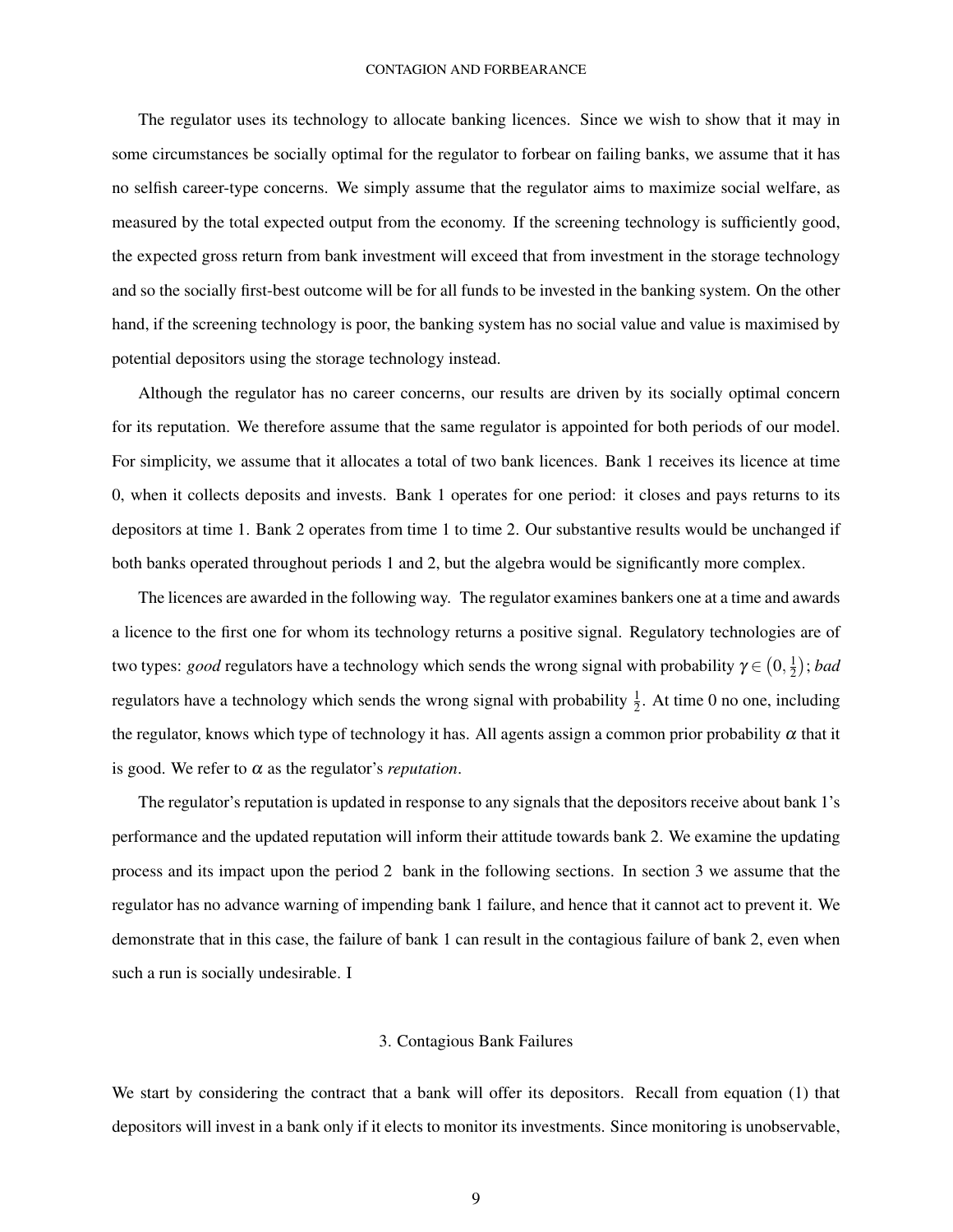it will occur only if the return  $Q(p_L + \Delta p) - C$  from monitoring exceeds the return  $Qp_L$  from not doing so: in other words, if the following monitoring incentive compatibility constraint is satisfied:

$$
Q \ge \frac{C}{\Delta p}.\tag{3}
$$

It is convenient to define  $w(\alpha)$  to be the probability which the regulator and the depositors assign to the event that a reputation  $\alpha$  regulator's screening technology yields the wrong signal: in other words, that it selects an unsound rather than a sound bank. Then

$$
w(\alpha) \equiv \alpha \gamma + \frac{1}{2} (1 - \alpha). \tag{4}
$$

Note that  $\frac{1}{2} \geq w(\alpha) \geq \gamma$ , and  $w'(\alpha) = \gamma - 1/2 < 0$ .

When the regulator is wrong with probability *w* we write  $\pi(w)$  for the probability that the regulator and the depositors place upon the bank being sound. Then, using Bayes' rule,

$$
\pi(w) = P\{\text{Sound bank} \mid \text{Sound signal from screening technology}\}\
$$

$$
= \frac{\sigma(1-w)}{(1-w)\sigma + w(1-\sigma)} = \frac{\sigma(1-w)}{\sigma - 2\sigma w + w}.
$$
(5)

Finally, let  $U_D(w_t)$  and  $U_R(w_t)$  be the respective per-period utilities which the depositors and the regulator derive from the time *t* bank:

$$
U_D(w) = (R - Q)(p_L + \pi(w)\Delta p); \qquad (6)
$$

$$
U_R(w) = R(p_L + \pi(w)\Delta p) - \pi(w)C. \tag{7}
$$

Lemma 1 establishes some simple but useful facts about  $U_D(w)$  and  $U_R(w)$ :

LEMMA 1. *Both*  $U_D(w)$  and  $U_R(w)$  are monotonically decreasing in w, with  $U_D(w) < U_R(w)$  and  $U_R'(w) <$  $U_D'(w)$ .

We assume that banking is socially desirable when  $\alpha = 1$  and that it is not when  $\alpha = 0$ : in other words,  $U_R(w(0)) < r < U_R(w(1))$ , or

$$
\sigma < \frac{r - R p_L}{R \Delta p - C} < \frac{\sigma \left( 1 - \gamma \right)}{\gamma + \sigma - 2 \gamma \sigma}.\tag{8}
$$

Since  $U_D(w) < U_R(w)$ , there can be too little depositing, but there can never be too much. Equation (8) implies that depositing will never occur when  $\alpha = 0$ . We assume in addition that  $U_D(\gamma) > r$ , so that conditional upon sound bank monitoring, depositing will occur for sufficiently high regulator reputation. This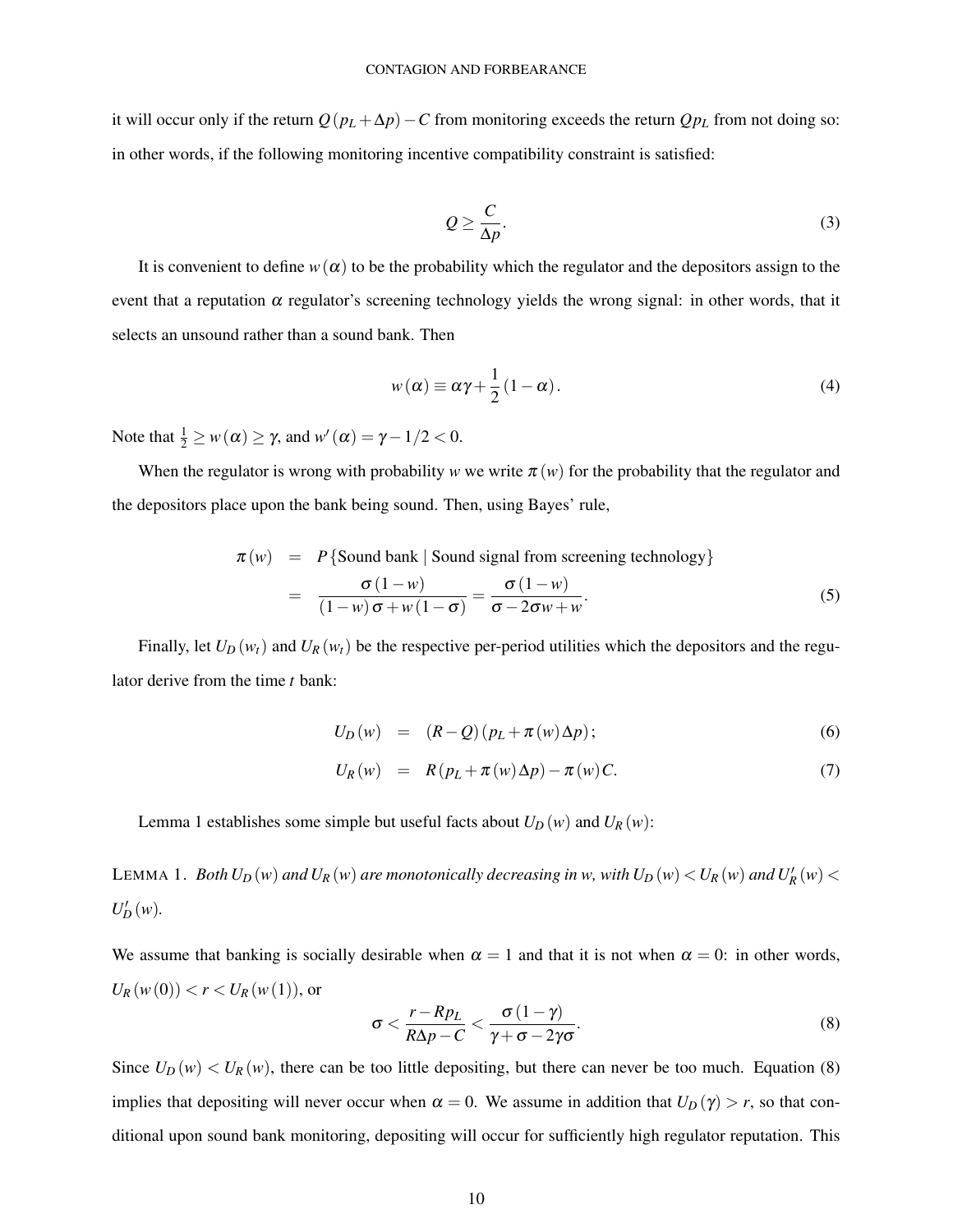

Figure 1:  $U_D$  and  $U_R$  are the utilities of depositors and regulators, respectively. If regulator reputation falls between *w<sup>D</sup>* and *w<sup>R</sup>* then banking is socially valuable, but depositors withhold their funds from the banks.

reduces to equation (9):

$$
Q \le R - r \frac{(1 - \gamma)\sigma + \gamma(1 - \sigma)}{p_H \sigma (1 - \gamma) + p_L \gamma (1 - \sigma)}.
$$
\n(9)

Banking is possible for some regulator reputation precisely when equations (3) and (9) can be satisfied simultaneously: in other words, when

$$
C \leq \Delta p \left( R - \frac{r(\gamma - 2\sigma \gamma + \sigma)}{(1 - \gamma)\sigma p_H + \gamma (1 - \sigma) p_L} \right). \tag{10}
$$

We adopt equation  $(10)$  as an assumption.

Figure 1 plots the respective regulator and depositor welfares  $U_R$  and  $U_D$  as a function of the probability *w* of regulator error. We know from Lemma 1 that both functions are monotone decreasing with *U<sup>R</sup>* dropping faster than  $U_D$ , and we know from equations (8) and (9) that both exceed *r* for  $w = \gamma$  and both are less than *r* for  $w = \frac{1}{2}$  $\frac{1}{2}$ . Hence each curve has a unique intersection with *r*: we denote the intersection point of  $U_D$  by  $w_D$ , and the intersection point of  $U_R$  by  $w_R$ . Throughout the paper, terms that represent indifference points for depositors and for the regulator are represented with *D* and *R* subscripts, respectively.

For  $w_D < w \leq w_R$  banking is socially valuable  $(U_R > r)$ , but depositors are unwilling to deposit  $(U_D < r)$ and hence there is no banking sector. This is because depositors receive only a fraction  $Q < R$  of the returns on successful bank investments and so fail fully to internalise their social benefits. We write  $\alpha_D$  and  $\alpha_R$  for the regulator reputations that correspond to the error probabilities  $w_D$  and  $w_R$ . Figure 2 illustrates  $\alpha_R$  and  $\alpha_D$ ; the intermediate reputation range  $\alpha_R < \alpha \leq \alpha_D$  in which banking is socially desirable but depositors are unwilling to deposit corresponds to the error probability range  $w_D < w \leq w_R$ . Expressions for  $w_D$ ,  $w_R$ ,  $\alpha_D$  and  $\alpha_R$  are derived in the appendix.

We now show that when first period reputation  $\alpha > \alpha_D$ , so that first period banking is possible, updating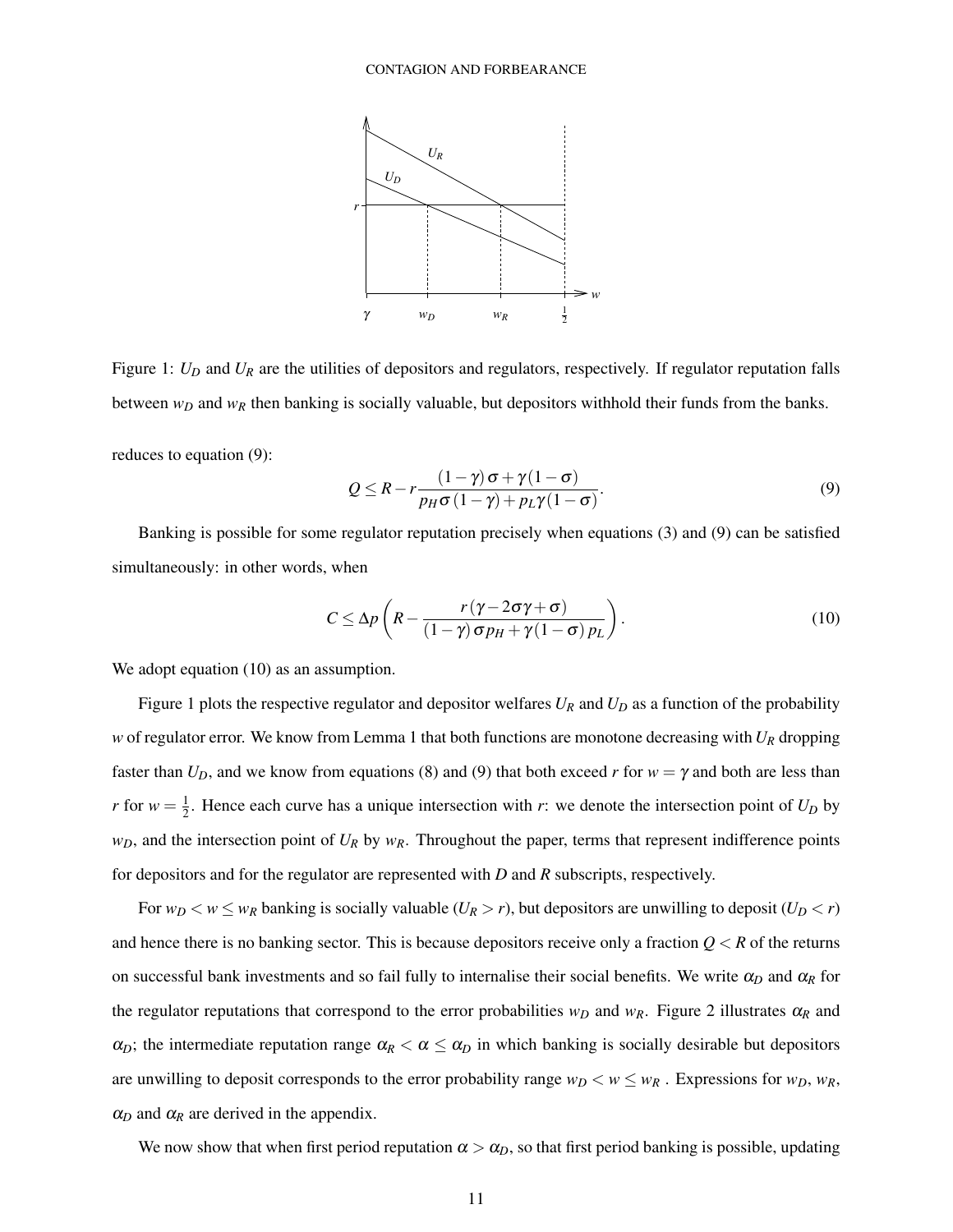

Figure 2:  $\alpha_R$  and  $\alpha_D$  are threshholds for the regulator's reputation, α. When  $\alpha < \alpha_R$ , the regulator and the depositor would both prefer the banking sector to close; when  $\alpha \geq \alpha_D$ , the regulator and the depositor would both prefer the banking sector to remain open. For reputation levels between  $\alpha_R$  and  $\alpha_D$ , the depositor would prefer not to depositor, even though it is socially optimal for depositing to occur.

regulatory reputation in the wake of first period bank failure may result in second period bank failure, even when this is socially suboptimal. We start by describing the process by which reputations are updated in the wake of bank failure: Lemma 2 provides expressions for the updated reputation.

LEMMA 2. *Suppose that in either period, the regulator's reputation is*  $\alpha$  *when bank licences are allocated. Then the posterior reputation*  $\alpha_F(\alpha)$  *after bank failure is given by equation* (11):

$$
\alpha_F(\alpha) = \frac{\alpha \phi_G}{\alpha \phi_G + (1 - \alpha) \phi_B},\tag{11}
$$

*where*

$$
\phi_G = \frac{(1 - p_H) \sigma (1 - \gamma) + (1 - p_L) \gamma (1 - \sigma)}{\sigma - 2\sigma \gamma + \gamma}
$$
\n(12)

*is the probability that the bank fails conditional upon the regulator being good, and*

$$
\phi_B = (1 - p_H) \sigma + (1 - p_L) (1 - \sigma) \tag{13}
$$

*is the probability that the bank fails conditional upon the regulator being bad. Moreover,*  $\alpha_F'(\alpha) > 0$ *: as the prior reputation drops, so does the posterior reputation after failure.*

Clearly, if  $\alpha_F(\alpha) < \alpha_D$  then first period bank failure will result in second period closure of the banking sector. This closure occurs not because the depositors have made a direct observation of some property of the second period banks, but because they have learned something about the regulator, and hence about the average quality of the second period banks. Hence, regulatory reputation serves in this model as a conduit for financial contagion. We summarise these remarks in Proposition 1.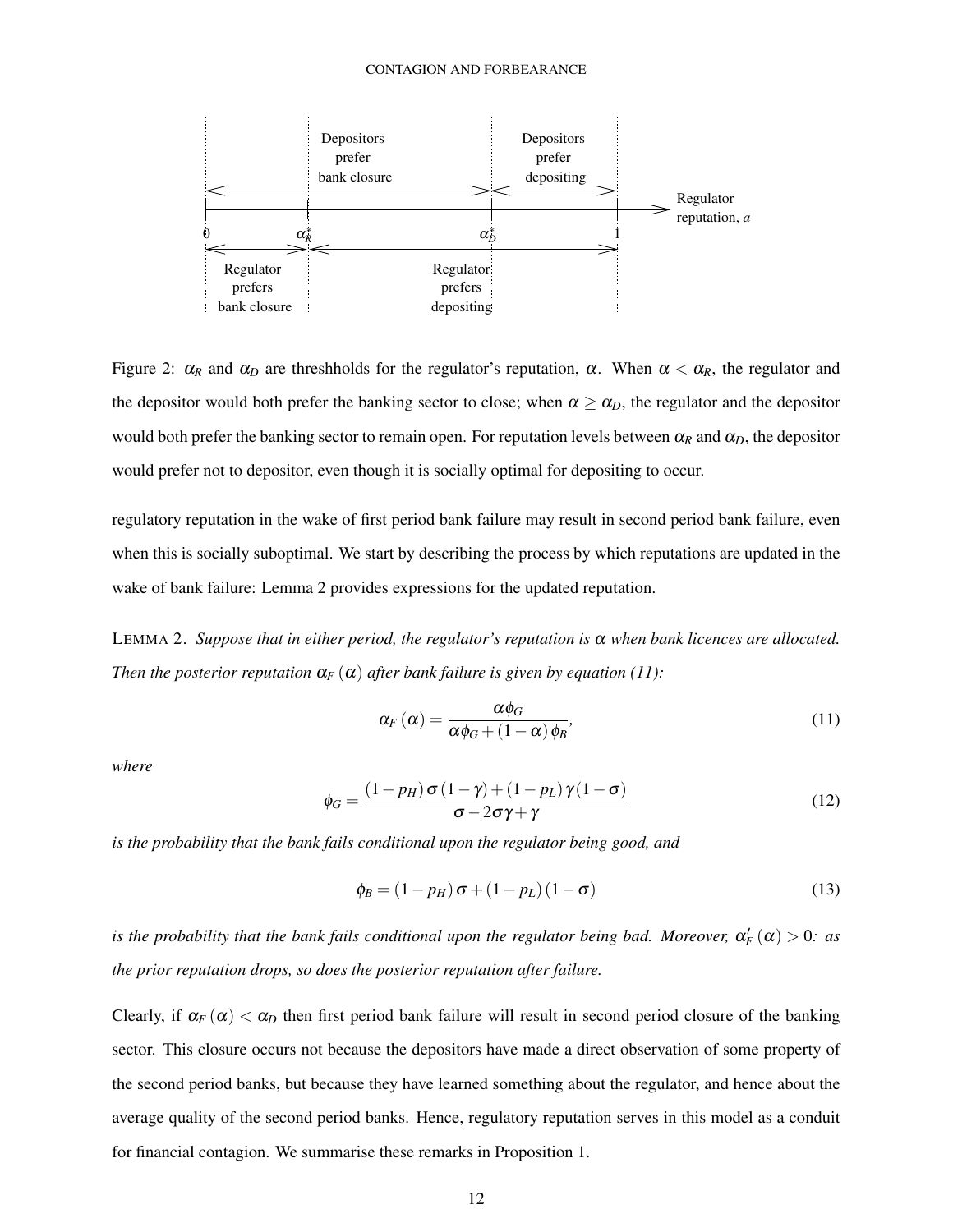PROPOSITION 1. *Let*

$$
\alpha_C = \frac{\phi_B \alpha_D}{\phi_G \left(1 - \alpha_D\right) + \phi_B \alpha_D}.
$$

*Then*  $\alpha_F(\alpha_C) = \alpha_D$ *. Let*  $\alpha$  *denote the first period regulator reputation. If*  $\alpha_D < \alpha < \alpha_C$  *then first period banking will occur, but first period bank failure will cause a contagious closure of the second period banking sector. Moreover, if*  $\alpha_F(\alpha) > \alpha_R$ *, this contagion is socially damaging.* 

*Proof:* Only the statement about  $\alpha_C$  requires proof. It is derived by setting  $\alpha_F(\alpha)$  equal to  $\alpha_D$ , and solving for  $\alpha$ .

We have derived our results in this section in a simple model in which regulators cannot intervene in the banking sector after they have allocated banking licences. In the next section we extend our model to incorporate an ex post role for regulatory auditing.

#### 4. Regulatory Forbearance

In the previous section, the regulator could only screen bank licence applicants, but could do nothing once a bank was chartered and its investments were in place. In this section, we introduce an auditing role for the regulator. We assume that at an interim date, after bank investments have been made, it is able to audit the bank to determine for sure whether it is sound or unsound. In addition, we endow the regulator with the power to close the bank at this stage it if this is socially optimal (for example, if it learns that the bank is unsound). The contagion effects highlighted in proposition 1 carry through to the richer model of this section. In addition, we can show that, although closing an unsound bank has a positive net present value, the regulator may in some cases neglect to do so because of concern regarding the impact on its reputation.

Regulatory auditing consists of such activities as scrutinising the books of the bank and examining its risk management systems. For the purposes of our model, we assume that the auditing technology each type of regulator possesses yields with probability  $\lambda$  a perfect signal of banker type.<sup>6</sup> The signal is accompanied by hard and verifiable data if the banker is unsound, but not if he is sound. This data allows the regulator to close down the bank, in which case a return *L* is realised per dollar invested, and is distributed amongst the bank's depositors. We assume that closure of banks is impossible without hard evidence, and hence that

<sup>6</sup>Thus the auditing technology is independent of the regulator's type. Relaxing this assumption would have little qualitative effect upon our results, but it would significantly complicate the analysis. In section 5 we allow the regulator to have a reputation for auditing as well as screening, so that some regulators are believed to be more competent auditors than others.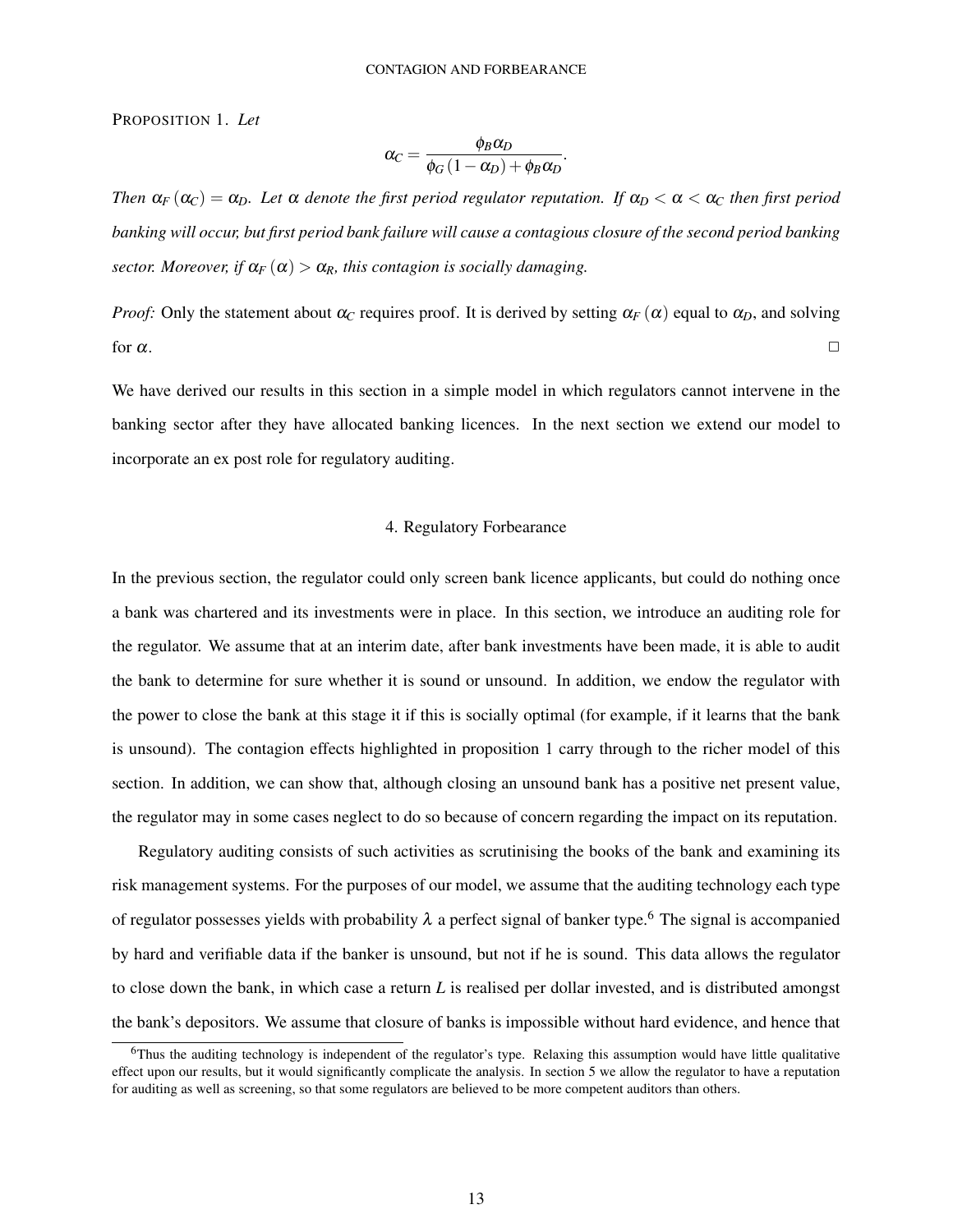closure will never occur unless the audit has returned a poor signal. We assume that

$$
r > L > Rp_L. \tag{14}
$$

Hence the regulator will never wish to close down a sound bank (which is expected to return  $Rp<sub>H</sub> > r$ ), and *ceteris paribus* would prefer to close down an unsound bank (which is expected to return *Rp<sup>L</sup>* < *r* if it remains open).

We start by considering the second period. Since the game ends at the end of this period, the regulator has no reputational concerns and hence closes bank 2 precisely when their interim audit returns a bad signal. Analogous to equations (6) and (7), we can write  $W_D(w)$  and  $W_R(w)$  for the respective expected time 1 utilities of the depositor and the regulator when the regulator's screening is wrong with probability *w*:

$$
W_D(w) = U_D(w) + (1 - \pi(w)) \lambda (L - (R - Q) p_L); \qquad (15)
$$

$$
W_R(w) = U_R(w) + (1 - \pi(w)) \lambda (L - R p_L). \tag{16}
$$

The following results are analogous to those of Lemma 1.

LEMMA 3. *Both*  $W_D(w)$  and  $W_R(w)$  are monotonically decreasing in w, with  $W_D(w) < W_R(w)$  and  $W_R'(w) <$  $W'_{D}(w)$ .

Note in addition that  $W_D(w) > U_D(w)$  and  $U_R(w) > W_R(w)$ : the ability to audit renders depositing more attractive, and it raises aggregate welfare. It follows from equation (8) that there will always be a second period banking sector for sufficiently high time 1 reputation,  $\alpha$ . We assume in addition that second period depositing will be unattractive even with auditing when  $\alpha$  is sufficiently low: in other words,  $W_R\left(\frac{1}{2}\right)$  $(\frac{1}{2}) < r$ , or

$$
(1 - \sigma)(r - L + (1 - \lambda)(L - Rp_L)) > \sigma(Rp_H - C - r).
$$
\n(17)

In this section, we denote indifference points for regulators and depositors with subscripts *LR* and *LD* respectively, where we use the *L* prefix to indicate that early liquidation is possible. Again by analogy to Section 3, there exist regulator reputations  $\alpha_{LR}$  and  $\alpha_{LD}$ , with  $\alpha_{LR} < \alpha_{LD}$ , such that the regulator prefers not to open a banking sector when its time 1 reputation is lower than  $\alpha_{LR}$ , and the depositors refuse to deposit when the time 1 regulator reputation is lower than  $\alpha_{LD}$ .  $\alpha_{LR}$  and  $\alpha_{LD}$  correspond to the values  $\alpha_L$  and  $\alpha_D$  that are illustrated in figure 2. Since  $W_R > U_R$  and  $W_D > U_D$  it is clear that  $\alpha_{LR} < \alpha_R$  and  $\alpha_{LD} < \alpha_D$ : in other words, when there is a chance that unsound banks will be liquidated after they are audited, the expected returns from the banking sector are higher, and both the depositors and the regulator accept a banking system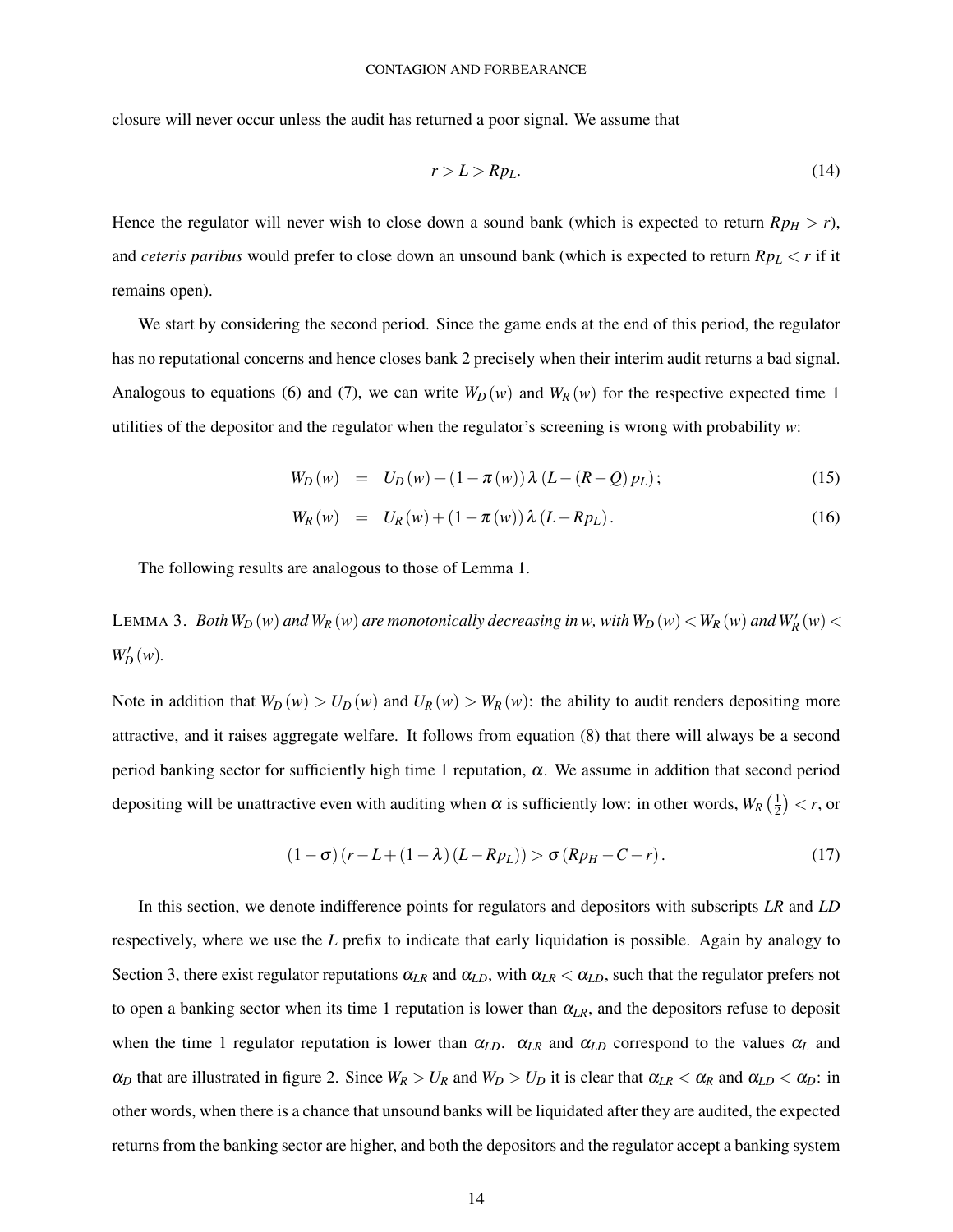with a lower regulator reputation. We denote the error probabilities that correspond to α*LR* and α*LD* by *wLR* and  $w_{LD}$ , respectively: expressions for  $w_{LR}$ ,  $\alpha_{LR}$ ,  $w_{LD}$  and  $\alpha_{LD}$  appear in the Appendix.

We now consider the effect of a closure upon regulator reputation. Recall from equation (11) that  $\alpha_F(\alpha)$ is the regulator's posterior reputation after a bank failure. We write  $\alpha_L(\alpha)$  for the regulator's posterior reputation after it liquidates a bank. Lemma 4 describes  $\alpha_F$  and  $\alpha_L$ .

LEMMA 4. *Suppose that the regulator has a prior reputation of* α*. Then its posterior reputation after it liquidates a bank is given by*  $\alpha_L(\alpha)$ *:* 

$$
\alpha_L(\alpha) = \frac{\gamma\alpha}{\gamma\alpha + \frac{1}{2}(1-\alpha)}.
$$

*Moreover,*  $\alpha_L(\alpha) < \alpha_F(\alpha)$ .

The second part of this result says that the regulator's posterior reputation  $\alpha_L$  after a liquidation is worse than its posterior reputation  $\alpha_F$  after a failure. The intuition for this result is simple. When closure occurs, the depositors learn that the regulator knows for certain that the bank was unsound: this is a worse signal than a bank failure, which could occur with a sound bank. Hence  $\alpha_L(\alpha) < \alpha_F(\alpha)$ .

We are now examine the circumstances under which our social maximising regulator chooses to forbear on unsound period 1 banks.

#### *4.1. Forbearance Equilibria*

Define  $\alpha_{CD}^*$  and  $\alpha_{CR}^*$  as follows:

$$
\alpha_L(\alpha_{CD}^*) = \alpha_{LD};
$$
\n
$$
\alpha_L(\alpha_{CR}^*) = \alpha_{LR}.
$$
\n(18)

Expressions for these terms appear in the Appendix. The asterix superscript coupled with the*C* subscript indicates a reputation that is updated to an indifference point; the agent to whom the indifference point applies is indicated by the second term in the subscript.

Whenever  $\alpha < \alpha_{CD}^*$ , second period banking will be impossible if the regulator decides to close bank 1 at the interim date. This is because  $\alpha_{CD}^*$  is the period 1 reputation from which interim bank closure causes depositors to update their assessment of the regulator's reputation to a level at which they are just indifferent between investing in a period 2 bank and investing in the outside option. Depositors are unwilling to invest in bank 2 after bank 1 is closed for lower initial regulator reputations.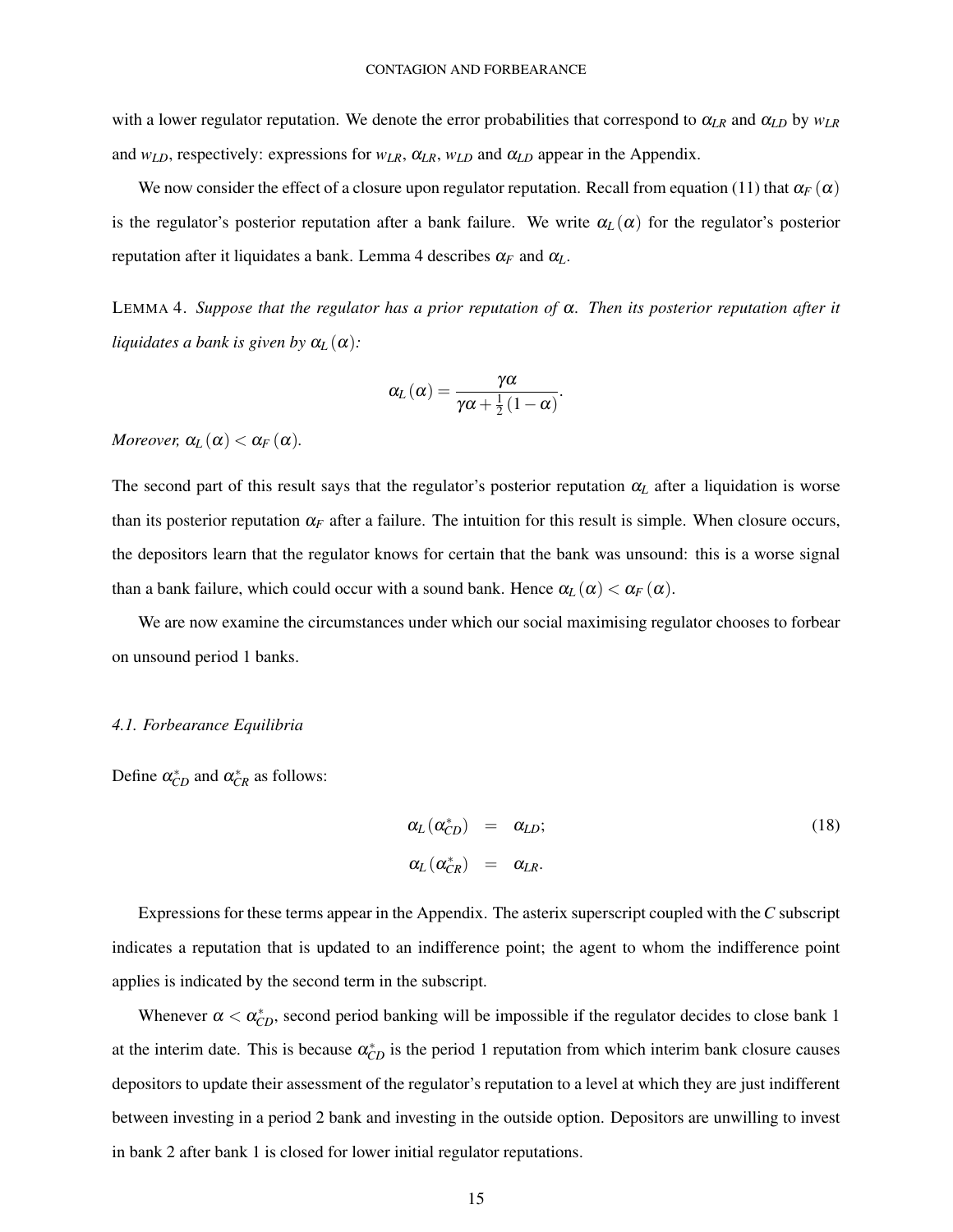Note that when the interim period 1 audit demonstrates that the period 1 bank was unsound, the regulator updates its prior over its own reputation to  $\alpha_L(\alpha)$  irrespective of whether it actually closes the bank.  $\alpha_{CR}^*$  is the prior reputation after which this update will leave the regulator indifferent between maintaining a period 2 banking sector, and closing it down. Hence, the regulator will prefer to close down the period 2 banking sector after learning that the period 1 bank was unsound whenever  $\alpha < \alpha_{CR}^*$ .

Since  $\alpha_{LD}^* > \alpha_{LR}^*$  and  $\alpha_L'(\alpha) > 0$ , we have that  $\alpha_{CD}^* > \alpha_{CR}^*$ . If the initial reputation  $\alpha$  is such that  $\alpha_{CD}^* > \alpha > \alpha_{CR}^*$ , the closure of an unsound period 1 bank will result in closure of the period 2 banking sector, even though this is a socially undesirable outcome. To avoid this, the regulator could instead forbear on an unsound period 1 bank: in other words, it could elect not to close the period 1 bank, even though closure is positive NPV from the perspective of the first period bank. In exchange for giving up the value *L*−*Rp<sup>L</sup>* of early liquidation payoff, the regulator may manage to maintain a second period banking sector. For convenience, we refer to an economy in which this is the regulator's best action as exhibiting a *forbearance equilibrium*.

Note that in a forbearance equilibrium, depositors will extract no information from a regulator's failure to close the period 1 bank at the interim date. If the first period bank fails they will therefore update their priors over the regulator's reputation as in section 3, to  $\alpha_F(\alpha)$ . Define  $\alpha_{FD}^*$  as follows:

$$
\alpha_F(\alpha_{FD}^*)=\alpha_{LD}.
$$

Once again, the asterix supercript on  $\alpha_{FD}^*$  indicates that it is a prior reputation that is updated to an indifference point; the *F* subscript indicates that the relevant update is in the wake of a period 1 bank failure in a forbearance equilibrium. In other words,  $\alpha_{FD}^*$  is the prior reputation at which period 1 bank failure in a forbearance equilibrium leaves depositors indifferent between investing in a period 2 bank, and taking their outside option. Period 1 bank failure therefore results in closure of the second period banking sector precisely when  $\alpha < \alpha_{FD}^*$ . It follows from Lemma 4 that  $\alpha_{FD}^* < \alpha_{CD}^*$ .

The updating process is illustrated in Figure 3. Recall that  $\alpha_{LR}$  and  $\alpha_{LD}$  are the respective time 1 regulatory reputations below which the regulator and the depositors regard bank 2 as untenable. The regulator updates its own reputation after learning from an audit that the period 1 bank is unsound; if the regulator's prior reputation is  $\alpha_{CR}^*$  then it will be  $\alpha_{LR}$  after updating. The depositors update their assessment of the regulator's reputation after observing a liquidation; they will be indifferent between depositing and not depositing after updating if their prior assessment of the regulator's reputation is  $\alpha_{CD}^*$ . In the region  $\alpha_{CD}^* > \alpha > \alpha_{CR}^*$ , the regulator would prefer not to close the banking system after observing an unsound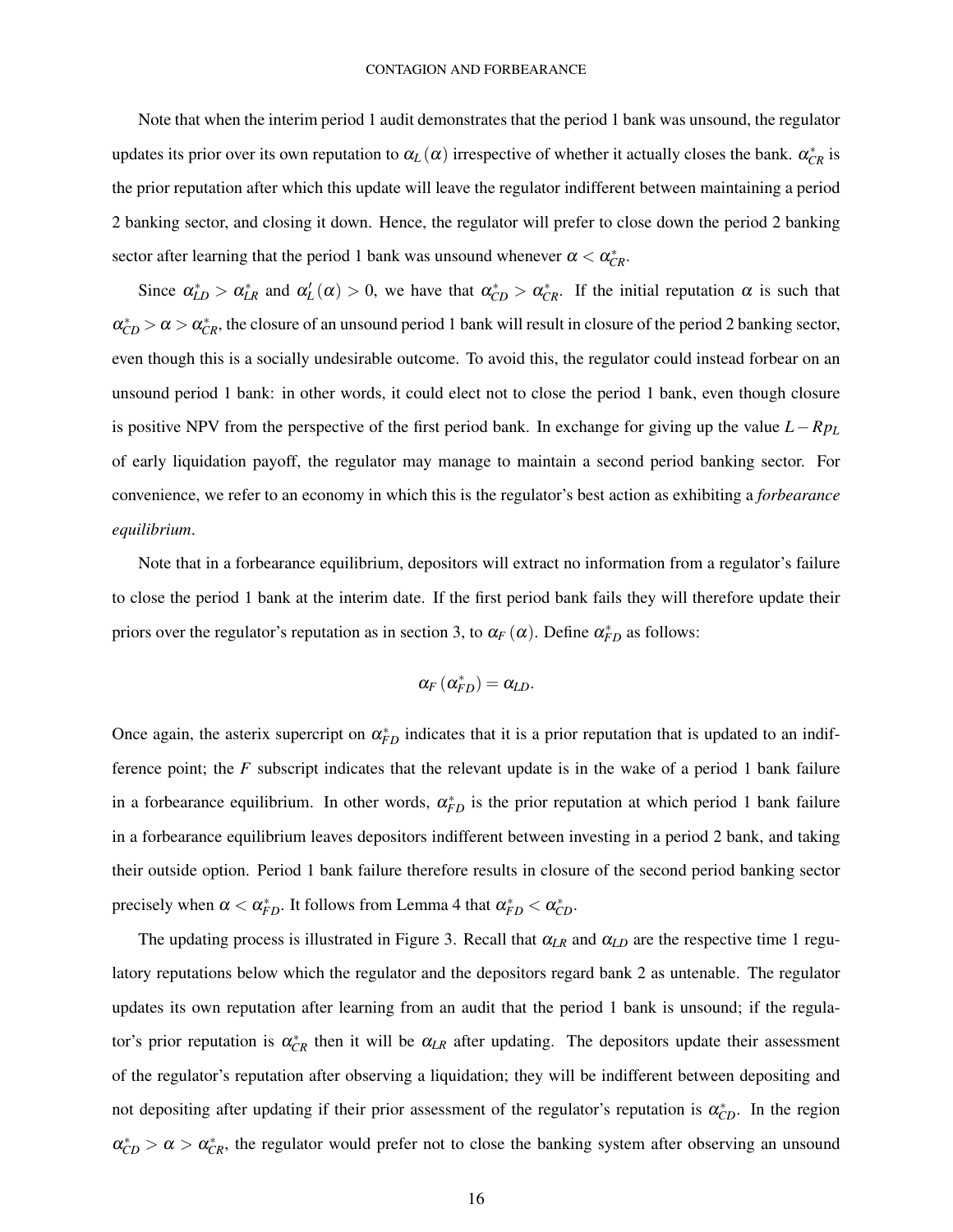

Figure 3: Reputational updating when regulators can audit. It is socially optimal to close banks after an audit reveals low type when the posterior regulator reputation is less than  $\alpha_{LR}^*$ ; depositors will withdraw their funds when the posterior reputation is less than  $\alpha_{LD} > \alpha_{LR}$ . Hence, when the posterior reputation is between  $\alpha_{LR}$  and  $\alpha_{LD}$  it may be socially optimal to forbeat on a low quality first period bank.

banker and updating its own assessment of its reputation, but it knows that liquidating the unsound bank 1 would result in the failure of bank 2. Hence, as discussed above, the regulator may elect to forbear on the first period unsound banker in order to maintain a second period banking sector.

The region in which forbearance might potentially occur can be divided into two parts. First, there is the region where the prior reputation  $\alpha$  is less than  $\alpha_{FD}^*$ , so that *failure* of a first period banker causes the regulator's reputation to be updated to a level below α*LD*, and the banking system closes in the second period. Hence, if the regulator forbears when  $\alpha < \alpha_{FD}^*$ , it is relying upon the *success* of an unsound bank to ensure the survival of the banking sector. We refer to this behaviour as *gambling for resurrection*. It transpires that gambling for resurrection is never socially optimal:

LEMMA 5. The socially optimal policy when  $\alpha < \alpha^*_{FD}$  is to liquidate every bank that is revealed by an audit *to be unsound.*

*Proof:* If the regulator forbears on a period 1 bank the expected return from that bank is  $Rp_L$ . When  $\alpha < \alpha_{FD}^*$ , there will be a second period banking sector precisely when the first period bank succeeds: this occurs with probability  $p<sub>L</sub>$ . If there is a second period banking sector, the regulator uses the updated reputation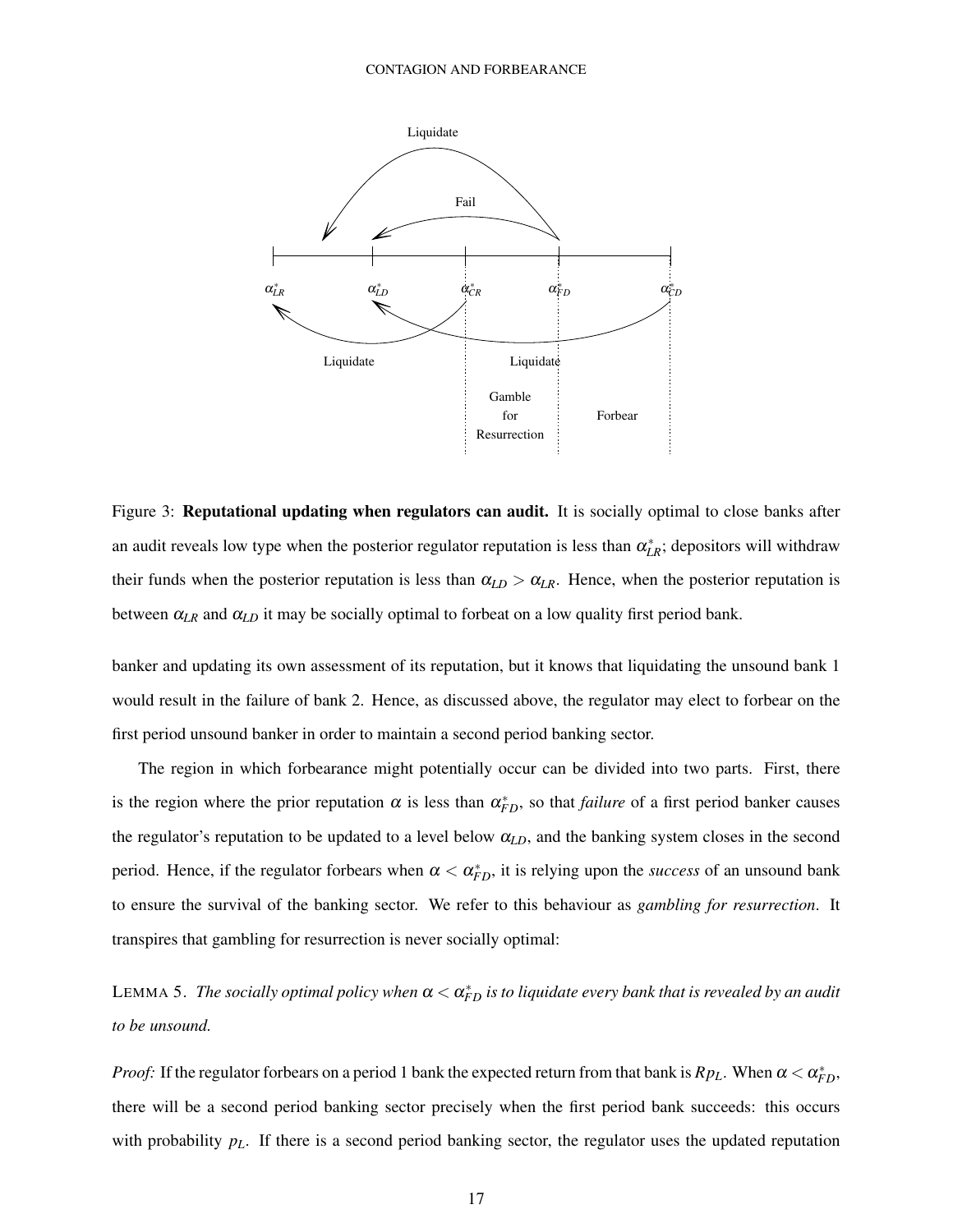$\alpha_L(\alpha)$  to assess it, since it has observed that the period 1 bank is unsound. The expected social surplus generated by the second period banking sector is therefore  $p_L W_R(w(\alpha_L(\alpha)))$ . Forbearance is therefore optimal precisely when condition (19) below is satisfied. Since we know that  $p_L W_R < p_L R < L < r$ , this is never the case. To see the first of these inequalities, note that from the definition of  $W_R$ ,  $p_L W_R < p_L R$  reduces to  $\pi(w)(\Delta pR - C) > R$ , which is impossible.

$$
\{R + W_R(w(\alpha_L(\alpha)))\} p_L > L + r.
$$
\n(19)

 $\Box$ 

The second potential forbearance region is the one to the right of  $\alpha_{FD}^*$  in Figure 3. In this region, the prior reputation α is sufficiently low for time 1 liquidation to cause second period closure of the banking sector, and not so low that time 1 bank failure causes contagious failure of the second period bank. Since in this case time 1 forbearance cannot cause period 2 bank closure (because failure does not do so), the expected social return from forbearance increases to  $Rp_L + W_R(w(\alpha_L(\alpha)))$ ; the social welfare from closure is  $L+r$ . Hence forbearance is optimal for  $\alpha_{FD}^* \leq \alpha \leq \alpha_{CD}^*$  precisely when condition (20) is satisfied:

$$
Rp_L + W_R(w(\alpha_L(\alpha))) > L + r.
$$
\n(20)

Note that, as in the proof of Lemma 5, the regulator uses the updated reputation  $\alpha_L(\alpha)$  to make the forbearance decision even though the depositors will not update in the forbearance equilibrium. The regulator makes the same inferences as the depositors, but has more (negative) information. Its decision to forbear arises because it internalises all of the benefits from monitoring, and the depositors do not.

Note that by definition,  $Rp_L + W_R(w(\alpha_L(\alpha_{CR}^*)) ) = Rp_L + r < L + r$ , so condition (20) fails for some  $\alpha_{FBR} > \alpha_{CR}^*$ .  $\alpha_{FBR}$  is less than  $\alpha_{FD}^*$ , so that forbearance occurs throughout the region  $\alpha_{FD}^* \le \alpha \le \alpha_{CD}^*$ precisely when condition (20) is satisfied for  $\alpha = \alpha_{FD}^*$ . We prove in the Appendix that this is true precisely when condition  $(21)$  is satisfied:

$$
(RpH - C - L)(1 - \sigma)(r - L\lambda - (R - Q)(1 - \lambda) pL)
$$
  
-(r - Rp<sub>L</sub>)(1 - \sigma)((R - Q)(Δp + λp<sub>L</sub>) - Lλ) –  
((R - Q)p<sub>H</sub> - r)(L - Rp<sub>L</sub>)(1 - λ)(1 - \sigma) > 0. (21)

It is clear from inspection of this condition that it is satisfied whenever  $(r - L)$  and  $(L - Rp_L)$  are sufficiently small.

Proposition 2 summarises the analysis of this section.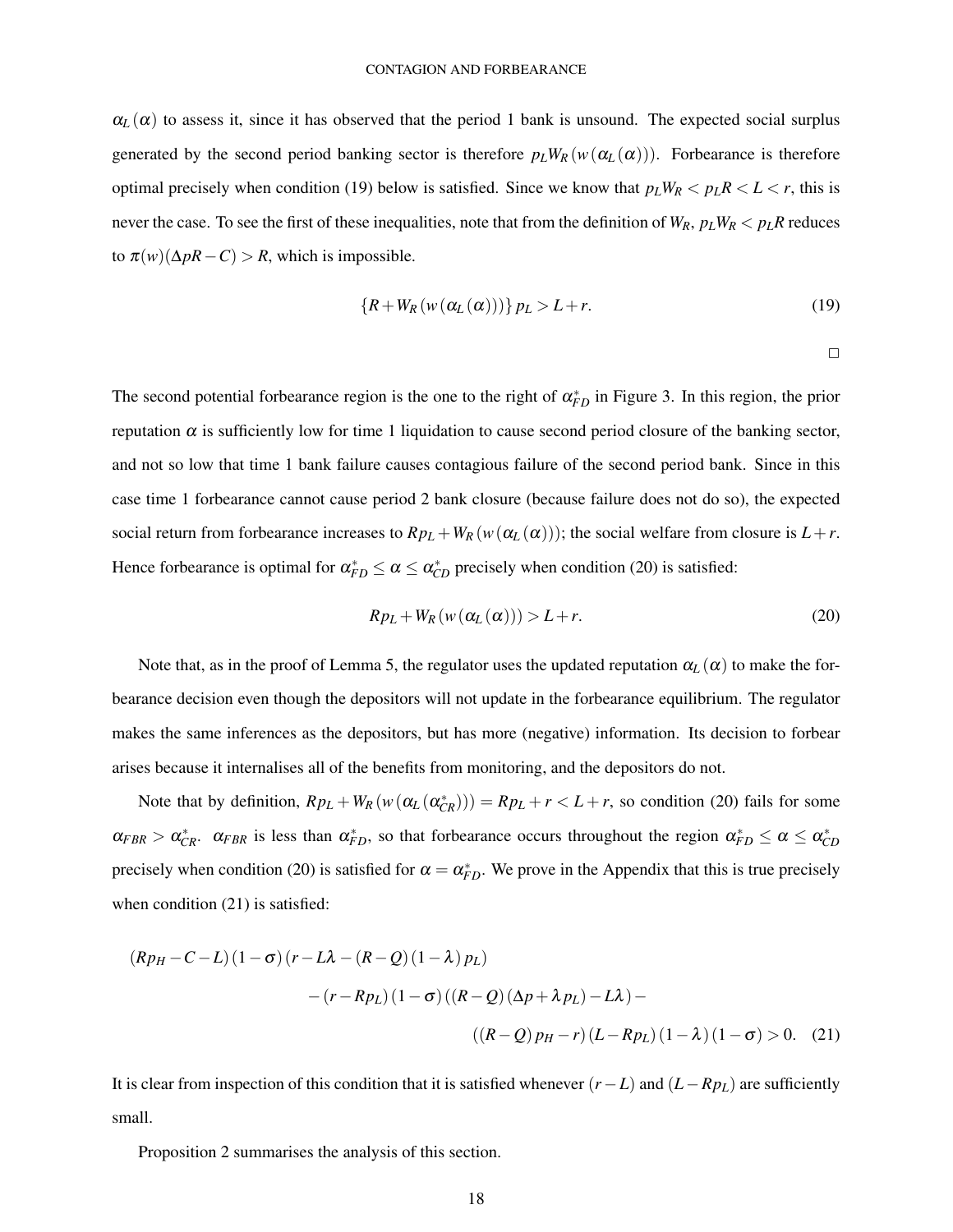

Figure 4: Forbearance policy as a function of reputation. If the regulator observes a bad bank then it lowers its own assessment of its ability  $\alpha$ ; if it closes the bank then depositors also lower their assessment of  $\alpha$ , and as a result, they may refuse to deposit in the second period. If the prior  $\alpha$  is low then, after observing a bad bank, the regulator no longer wants to run a banking sector, and it therefore closes the bank. It the prior  $\alpha$  is high then the regulator's posterior reputation is still high enough to satisfy depositors, so, once again, it closes the bank. For intermediate  $\alpha$ , the banking is valuable at the posterior reputation, but depositors are unwilling to deposit; the regulator therefore forbears upon bad banks so as to protect its reputation.

PROPOSITION 2. Let  $\alpha$  be the regulator's interim period 1 public reputation and suppose that that the *regulator learns from the interim audit that the period 1 bank is unsound. Then there exists an* α*FBR such that:*

- *1.* If  $\alpha \geq \alpha_{CD}^*$  *then the regulator closes down the bank and there is a second period banking sector;*
- 2. If  $\alpha_{CD}^* > \alpha \ge \max{(\alpha_{FD}^*,\alpha_{FBR})}$  *then the regulator forbears and there is a second period banking sector;*
- *3.* If  $max(\alpha_{FD}^*, \alpha_{FBR}) > \alpha$  then the regulator closes down the bank and there is no second period banking *sector.*

The Proposition is illustrated in Figure 4, which shows optimal ex post forbearance policy as a function of the regulator's reputation,  $\alpha$ . The left hand side of this figure corresponds to part 1 of the proposition. The regulator does not exhibit forbearance in this region because, although closing the bad bank will will cause a contagious failure of the second period banking sector, the regulator no longer believes after updating its priors that a second period banking sector is socially worthwhile. The right hand side of the Figure corresponds to part 3 of the Proposition. In this region, the regulator's reputation is so strong that depositors remain willing to participate in the second period banking sector even after updatin their priors. The regulator therefore loses nothing in the second period by capturing the value *L* −*Rp<sup>L</sup>* of closing a first period unsound bank. Part 2 of the Proposition corresponds to the central region of the Figure. In this region, the regulator belives that a second period banking sector is worthwhile but depositors will not if the first period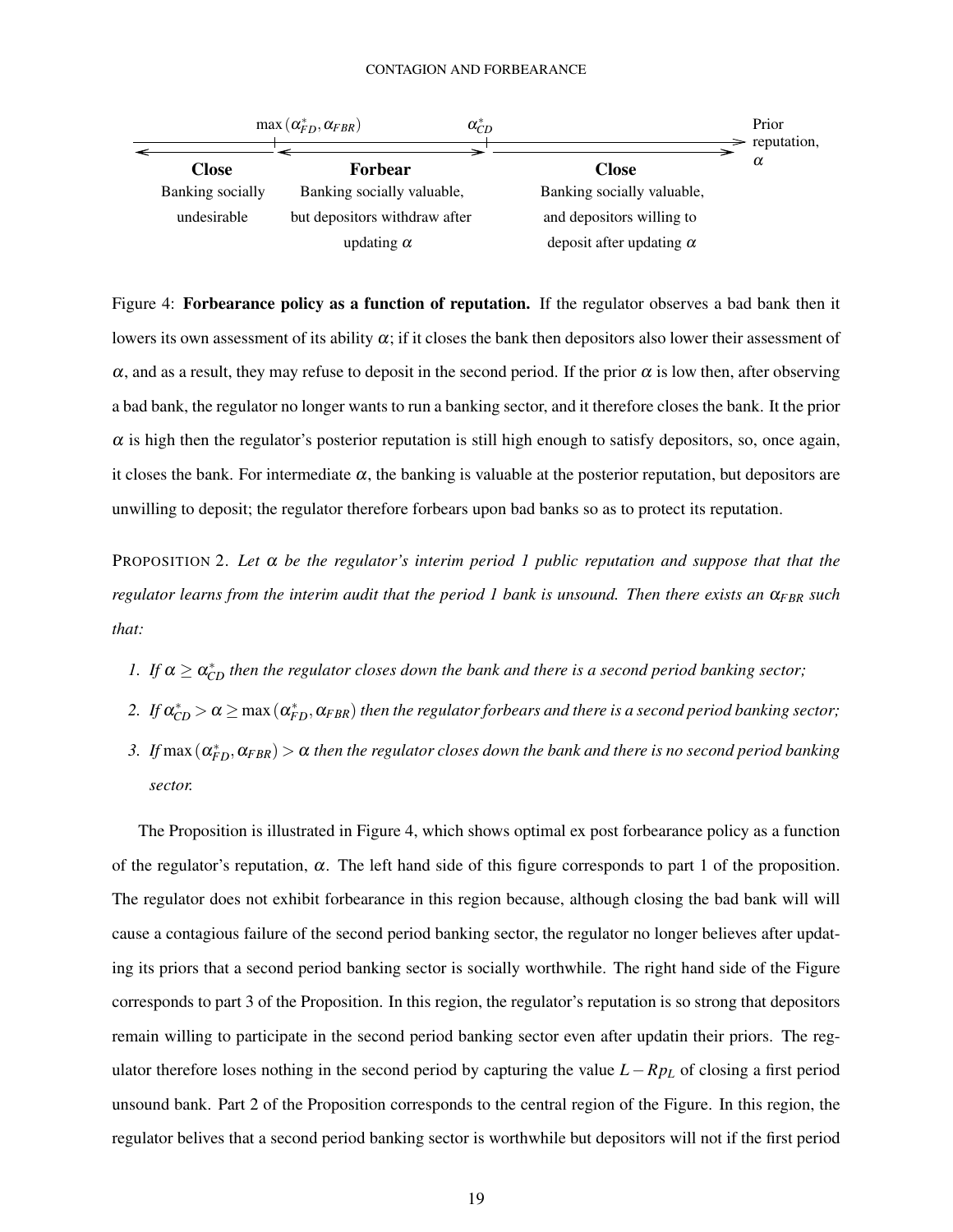bank is closed and depositors update their priors accordingly. The regulator therefore chooses the sacrifice the immediate gain of  $L - Rp<sub>L</sub>$  from closing the first period bank, in order to ensure the survival of the second period banking sector.

In our model, the regulator does not have to supply any funds when it forbears on a bank: the regulator merely has to allow the bank to continue its operations when depositors would be better served by closing it. However, our model is isomorphic to one where closure yields zero, but the regulator would have to provide a loan of *L* at the interim date in order for bank 1 to remain open. This loan would make a loss of *L*−*Rp<sup>L</sup>* in expectation.

## *4.2. Numerical Example*

We have constructed a numerical example of the phenomenon at the center of our analysis in Mathematica. When  $R = 2$ ,  $p_L = 0.3$ ,  $p_H = 0.8$ ,  $L = 0.61$ ,  $r = 0.85$ ,  $\sigma = 0.2$ ,  $c = 0.3$ ,  $\gamma = 0.1$ , and  $\lambda = 0.25$ , all of the parameter restrictions that we consider are satisfied, and we have  $\alpha_{CD}^* = 0.9722$ ,  $\alpha_{FD} = 0.9222$ ,  $\alpha_{CR}^* = 0.8152$ ,  $\alpha_{LD}^{*} = 0.875$  and  $\alpha_{LR}^{*} = 0.4688$ . Moreover,  $R p_L + W_R(w(\alpha_L(\alpha_{FD}^{*}))) = 0.0717 > 0$  for these parameters. Hence, the forbearance region in this case extends all the way from  $\alpha_{FD}^*$  to  $\alpha_{CD}^*$ .

#### *4.3. Policy Implications*

## *(i) Public versus Private Bailouts*

When National Westminster Bank was caught up in the UK secondary banking crisis of 1973, the Bank of England arranged a secret loan to tide the bank through its difficulties. The crisis passed, bank profits recovered and only a few insiders were ever aware of the extent of the banking sector's difficulties. In contrast, the Bank of England's support of Northern Rock in September 2007 was all too public. In comments to the UK Parliament, Mervyn King remarked that, although he believed it to be desirable, he was unable to arrange secret support for Northern Rock for fear of falling foul of EU rules on State Aid. These episodes suggest that there may be some benefits to allowing regulators the scope to effect secret forbearance. Our model allows us to compare the efficacy of such a regime with one where legislation forces the regulator's actions and information to be completely transparent.

In a transparent regime, if the regulator is forced to publicise any bad information that it receives, its reputation cannot be saved by forbearing on an unsound bank: the reputational damage was sustained as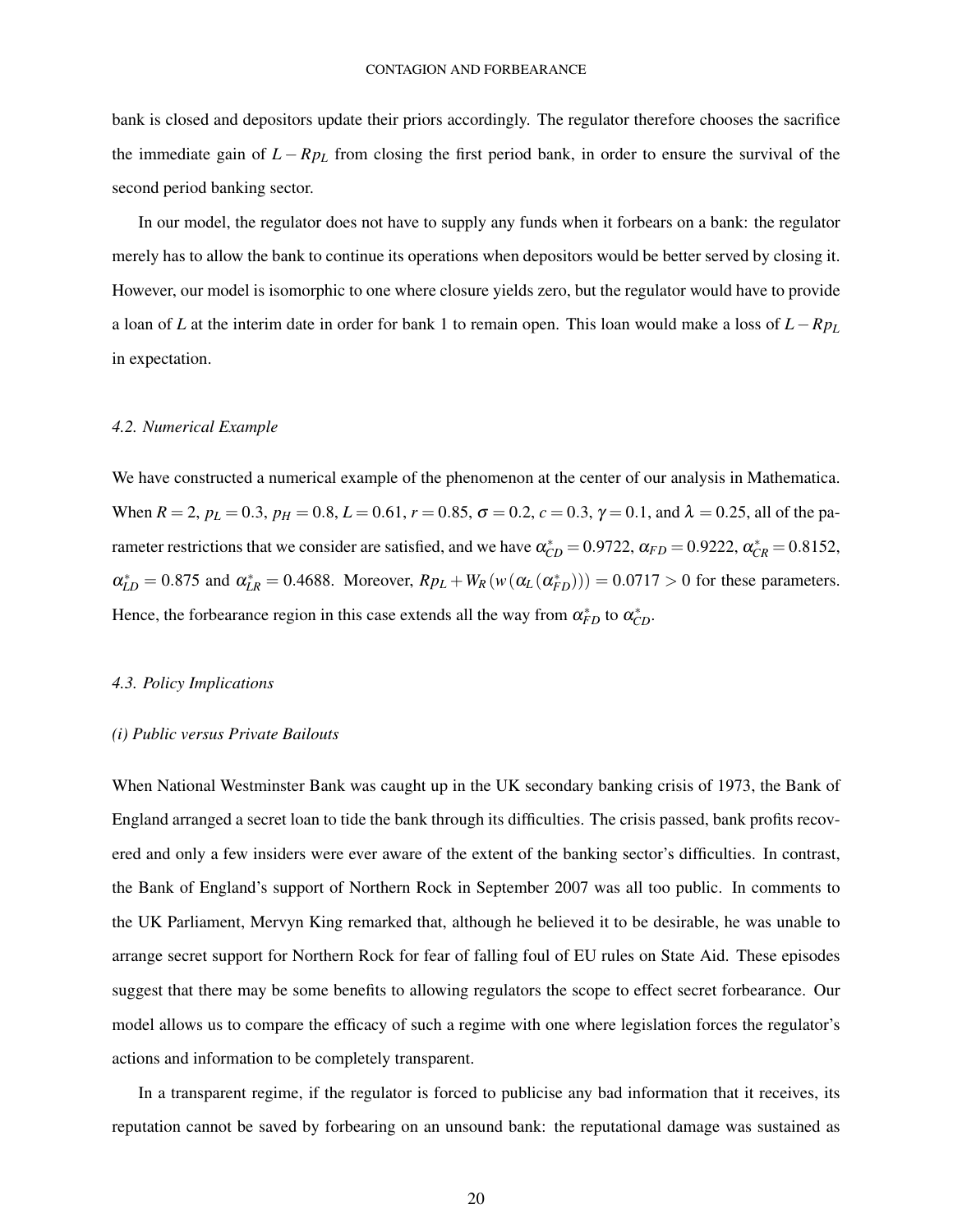soon as depositors learned that an unsound bank was chartered. Therefore, the best the regulator can do is to maximise depositors' returns by promptly closing the bank and generating *L* rather than *RpL*. Since the regulator who has the power to secretly forbear could have chosen this action but choses not to do so for reputational values  $\alpha \in [\max(\alpha_{FD}^*, \alpha_{FBR})$ ,  $\alpha_{CD}^*]$ , enforcing transparency is clearly strictly worse ex post than allowing secret bailouts.

Requiring transparency does have an ex ante benefit, however. When the regulator is allowed to undertake secret bailouts, bank 1 can be opened for any value of  $\alpha > \alpha_D$ . Whereas if secret bailouts are impossible, bank 1 can be opened for any value of  $\alpha > \alpha_{LD}$ , where  $\alpha_D > \alpha_{LD}$ . This is because when secret bailouts are impossible, depositors know that if bank 1 is unsound they will receive *L* rather than only *RpL*. Therefore they are more willing to invest, particularly when they have low confidence in the regulator's screening ability. This suggests that transparency is important in economies where there is little public trust in the regulator's ability, whereas secrecy may be preferable in economies where the regulator is perceived to be strong.

## *(ii) Capital Requirements and Deposit insurance*

As remarked above, the episodes of "forbearance" that occurred in the 2007-08 financial crisis were played out in a glare of publicity. In our model, such publicity can make it impossible for bank 2 to open. In reality, it may be intolerable for an economy to suffer such a catastrophic loss of its banking system. Our model suggests that if the cause of a banking crisis is the reputational loss of the regulator, this damage cannot be undone overnight but will need to be rebuilt over a number of years. In the meantime, what measures can be put in place to shore up the banking system?

Morrison & White (2004) show that deposit insurance can be a useful instrument in this setting. In particular, they demonstrate that when - as here - the banking sector is socially too small, it is beneficial for the government to provide a subsidised deposit insurance scheme funded out of general taxation to encourage agents to deposit in banks.<sup>7</sup> They also show that deposit insurance should become more generous as the regulator's reputation deteriorates. Whilst for simplicity we do not incorporate deposit insurance explicitly into the current model, it is easy to see that in the present model it would be appropriate for the regulator to put in place a subsidised deposit insurance scheme as advocated by Morrison & White (2004), and further, that if the regulator is forced to publicise bad news at the interim date, then it would be

 $7$ Since everyone is risk neutral, subsidised recapitalisations are an equivalent remedy in their model. Unsubsidised measures, by contrast, are ineffective.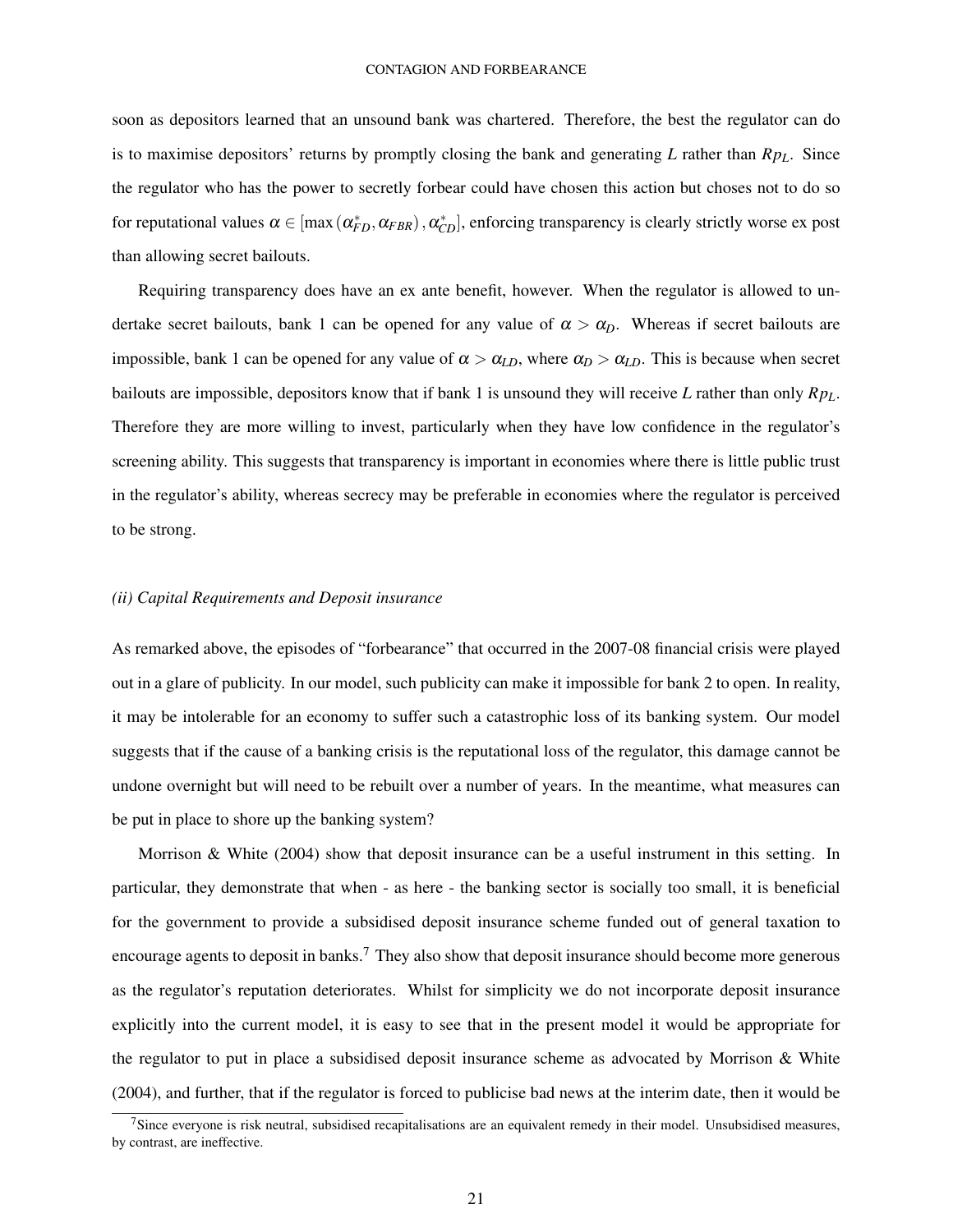appropriate to increase the subsidy to the deposit insurance scheme to prevent the collapse of bank 2. This is the path that most developed country regulators have been following as the current crisis has progressed.

US and UK regulators have also responded to the crisis by instructing the banks under their supervision to raise more capital. In a static but more complex version of the present model Morrison & White (2005) demonstrate how tightening capital requirements can be an optimal response to a loss of confidence in regulatory screening or auditing ability. Introducing capital into the current model would be very involved because of the need to alter capital requirements in response to changes to the regulator's reputation. However, Morrison and White's (2005 analysis suggests that tighter period 2 capital requirements could be used to screen out unsound applicants. It would therefore be possible to run a small banking system when depositors have very little confidence in the regualtor.

Notwithstanding the above discussion, both capital requirements and general taxation in support of subsidised deposit insurance are costly instruments. Hence, neither instrument removes the need for reputation management by the regulator. Forbearing on a given bank (bank 1) may be less costly than raising deposit insurance or capital requirements for another (bank 2) after the first bank has been publicly liquidated.

## *(iii) Term Limits and the Separation of Regulatory Powers*

We have already seen that preventing secret bailouts can be an optimal policy when the regulator's starting reputation is below  $\alpha_D$  but above  $\alpha_{LD}$ . One way to ensure that such reputation management does not occur is to separate the regulatory powers of screening and auditing on the one hand and bank closure on the other. For example, in the US, many banks are audited by the Federal Reserve or the OCC, but closure is undertaken by the FDIC. If the FDIC is unconcerned by the Federal Reserve reputation, this would make it more likely that bank closure will occur when this is socially optimal for depositors, and reduce forbearance (see Kahn & Santos (2005)). In the United Kingdom, regulatory powers are shared between the Financial Services Authority, which is responsible for the auditing and licence-granting of our model, the Bank of England, which has general responsibility for financial stability, and the Treasury. This so-called "Tripartite" system of regulation was criticised in the wake of the 2007 failure of the Northern Rock bank, because it was apparently unable sufficiently rapidly to commit to recapitalise and to bail out the Northern Rock bank. There criticisms may be valid for a number of reasons, but our analysis suggests that the tripartite arrangement's inability to accomodate rapid reponses may be optimal if the regulator's reputation falls in the range  $\alpha_{LD} \leq \alpha < \alpha_D$ .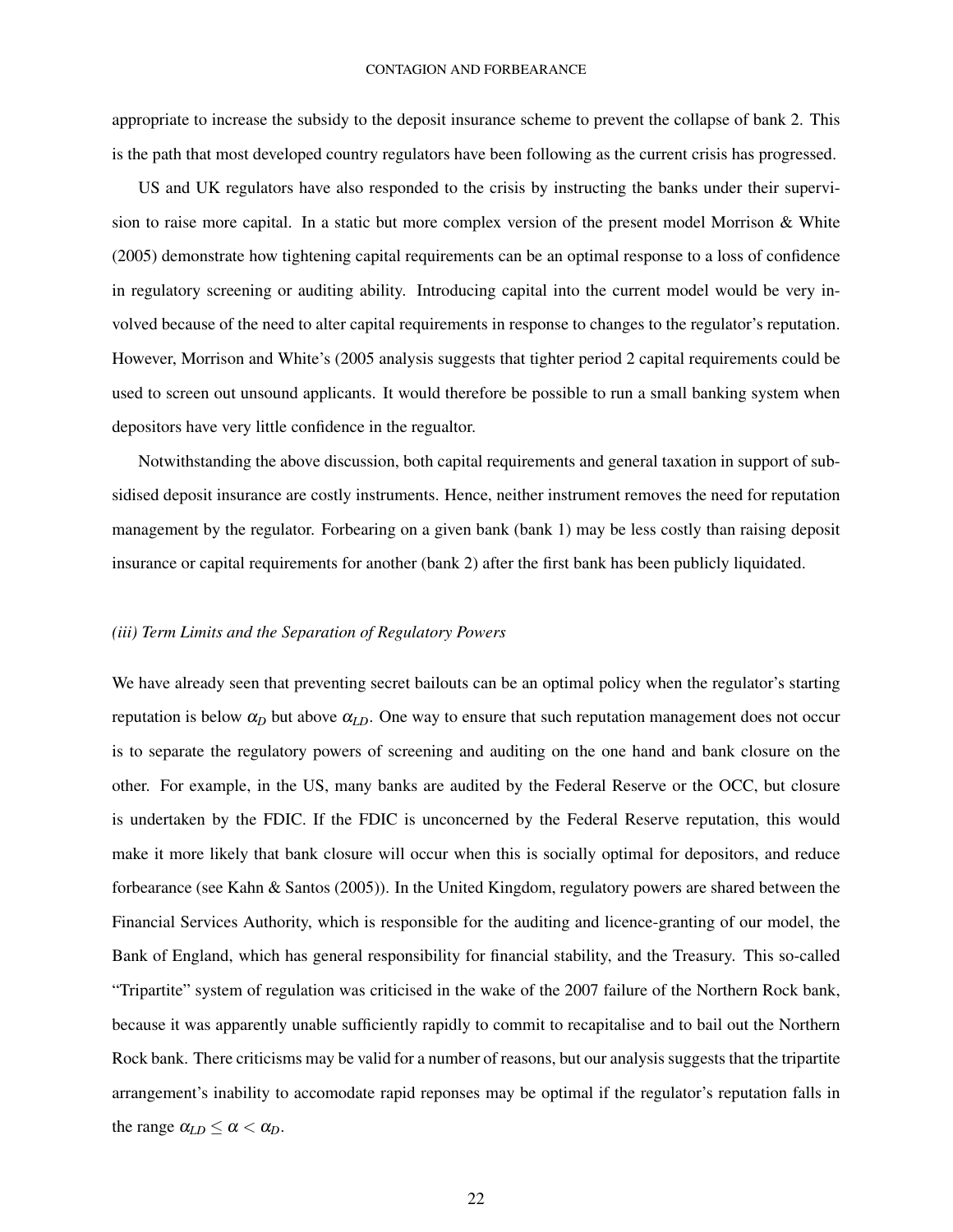In a similar vein, imposing term limits for regulators would reduce the scope for reputation management. In our model, replacing the regulator every period would remove the need for reputation management altogether. However, in a more complex model where the regulator has tacit knowledge and learns by doing, this effect would come at a cost. In any case, public confidence in developed country financial regulation has at least as much to do with the systems used to monitor banks as with the personnel that deploy them. Term limits for regulators may therefore be ineffective, and forcing frequent changes to regulatory systems is unlikely to be a practical proposition.

## 5. Auditing Reputation

In Section 4, early closure of a weak bank sends a worse signal about the regulator's competence than would be transmitted by the subsequent failure of a bank that was not closed. This allows us to make a clear point about regulatory forbearance, but it is intuitively hard to believe that a regulator that closed a failing bank would necessarily fare worse in the court of public opinion than a regulator that identified a problem early, and then moved to resolve it. In this section, we introduce a second dimension of regulator reputation, which is strengthened by the early closure of a bank. We demonstrate that gains to this dimension of reputation can outweigh the costs of the regulator's screening ability, and, hence, can ensure that the regulator adopts the optimal closure policy at time 1. This benefit comes at a cost, though: because failure sends a poor signal about auditing competence as well as screening ability, the region within which failure causes financial contagion expands.

We now assume that, in addition to its reputation for *ex ante* screening of banking licence applicants, the regulator has a reputation for interim auditing of bankers. Regulators can be *strong auditors*, in which case they receive a perfect signal of banker type with probability 1, or *weak auditors*, in which case their auditing never yields a signal of banker type. The regulator's auditing skill is independent of its screening skill.<sup>8</sup> The regulator's auditing type is unknown to regulators and to depositors at time 0, when all agents assess a common probability  $\lambda$  that the regulator is a strong auditor.

We start by considering the second period. Since the game ends at the end of this period, the regulator has no reputational concerns and hence closes banks precisely when their interim audit returns a bad signal. Suppose that the regulator's screening is wrong with probability *w* and that depositors assign a posterior probability  $\lambda'$  that the regulator is a strong auditor. In line with equations (15) and (16), the expected time 1

<sup>&</sup>lt;sup>8</sup>We do not believe that relaxing this assumption would affect our qualitative conclusions, but it would render the algebra intractible.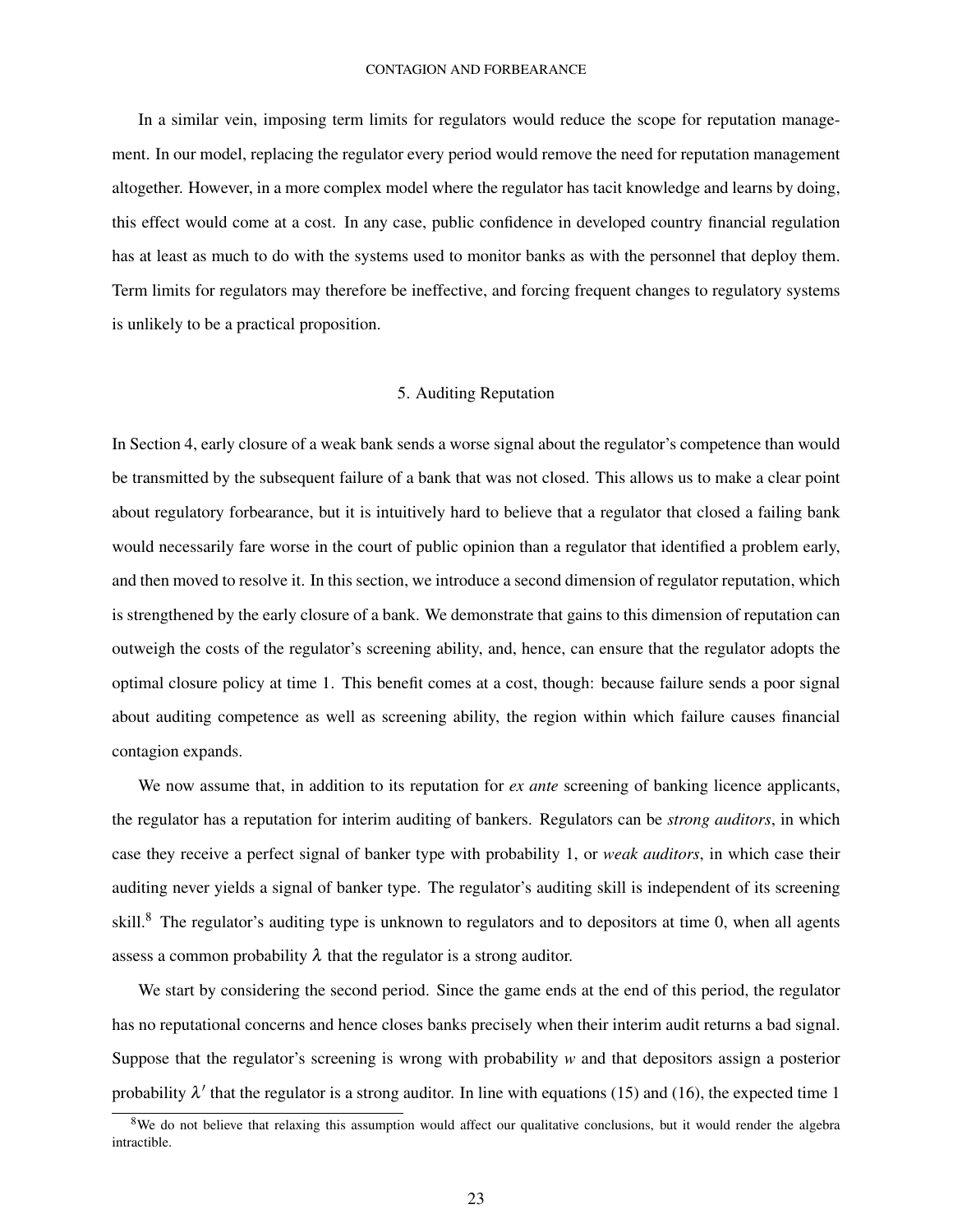utilities of the depositor and the regulator are given by equations (22) and (23):

$$
W_D(w, \lambda') = U_D(w) + (1 - \pi(w)) \lambda (L - (R - Q) p_L); \qquad (22)
$$

$$
W_R(w, \lambda') = U_R(w) + (1 - \pi(w)) \lambda (L - R p_L). \qquad (23)
$$

As in Lemma 3,  $W_D(w, \lambda')$  and  $W_R(w, \lambda')$  are monotonically decreasing in *w*, with  $W_D(w, \lambda') < W_R(w, \lambda')$ and  $W'_R(w, \lambda') < W'_D(w, \lambda')$ ; moreover,  $W_D(w, \lambda')$  and  $W_R(w, \lambda')$  are both increasing in the regulator's posterior reputation  $\lambda'$  for auditing.

As in Section 4, we search for a Bayesian Nash equilibrium of the audit game. Assume for now that strong auditors close down weak banks in the first period; we exhibit below conditions under which this assumption is true in equilibrium. Then depositors update their prior that the regulator is a strong auditor after bank failure as follows:

$$
\lambda_f \equiv \mathbb{P}[\text{Strong auditory}|\text{Failed bank}] \n= \frac{\mathbb{P}[\text{Failed bank}| \text{strong auditory}|\mathbb{P}[\text{strong auditory}]}{\mathbb{P}[\text{Failed bank}| \text{strong auditory}| + \mathbb{P}[\text{Failed bank}| \text{weak auditory}]\mathbb{P}[\text{weak auditory}]} \n= \frac{\lambda \pi(w) (1 - p_H)}{\lambda \pi(w) (1 - p_H) + (1 - \lambda) (1 - p_L - \pi(w) \Delta p)} \n= \frac{\lambda \pi(w) (1 - p_H)}{(1 - p_L) (1 - \lambda (1 - \pi(w))) + \pi \Delta p}.
$$

To understand this expression, note that strong auditors never allow a weak bank to fail, and hence the probability of a failed bank when the auditor is strong is the probability  $\pi(w)$  of a strong bank, multiplied by the probability  $(1 - p_H)$  that it fails.

The updated prior that the regulator is a strong auditor after bank success is calculated in an analogous fashion:

$$
\lambda_{s} \equiv \frac{p_{H} \pi \lambda}{p_{L} \pi \left(w\right) \lambda + \pi \Delta} + \left(1 - \lambda\right) p_{L}.
$$

If the depositors observe a liquidation then they conclude that the regulator is a strong auditor, and their posterior assessment of  $\lambda'$  is 1.

Simultaneous updating of the ex ante screening reputation  $\alpha$  and the ex post auditing reputation  $\lambda$ introduces some complications into our analysis, which we illustrate in Figure 5. The figure is a twodimensional analogue of Figure 3, illustrating  $\alpha$  and  $\lambda'$ . The reputations  $\alpha_{CD}^*$  and  $\alpha_{LD}$  appear in Proposition 2. Recall that, when there is no updating of the prior  $\lambda$ , depositors are indifferent between depositing and not depositing for  $\alpha = \alpha_{LD}$ , that  $\alpha_L(\alpha_{CD}^*) = \alpha_{LD}$ , and that, in equilibrium without  $\lambda$  updating, the regulator liquidates banks when  $\alpha < \alpha_{FBR}$ , that it forbears for  $\alpha_{FBR} > \alpha \geq \alpha_{CD}^*$ , and that it liquidates for  $\alpha \geq \alpha_{CD}^*$ .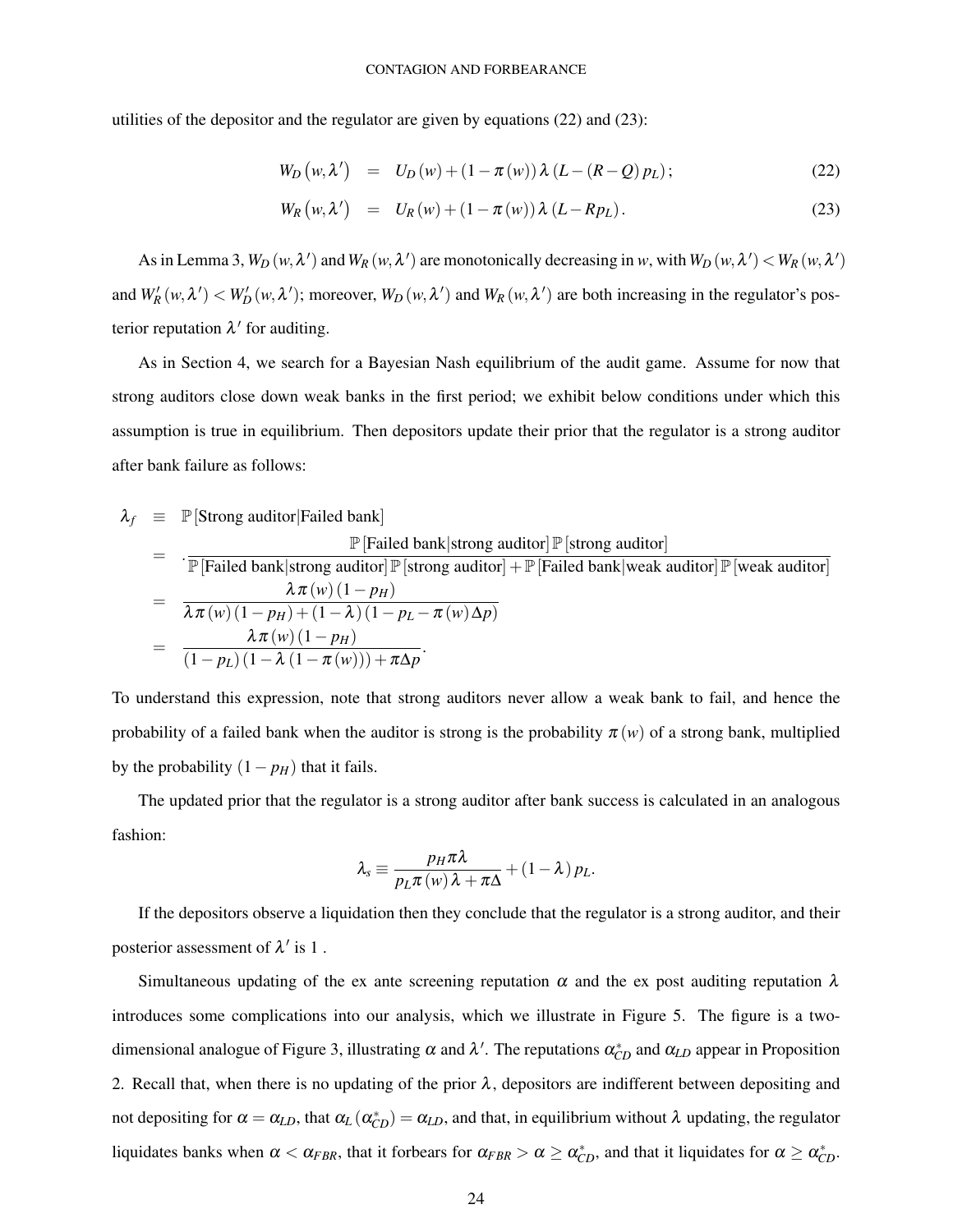

Figure 5: Updating of screening and auditing abilities. The regulator's screening reputation is denoted  $\alpha$ ; the prior auditing reputation is  $\lambda$ , and the posterior is  $\lambda'$ . The dashed line represents  $(\alpha, \lambda')$  pairs for which the depositors are indifferent between depositing and their outside option; the line has a negative slope because, from the depositors' point of view, auditing and screening are substitutes.

The dashed line on the Figure illustrates the locus of  $(\alpha, \lambda')$  values for which  $W_D(\alpha, \lambda') = r$ ; that is, the locus of points at which the depositors are indifferent between depositing and their outside option. Note that this line passes through the point  $(\alpha_{LD}, \lambda)$ .

We define  $\alpha_{CD}^{**}$  to be the prior screening reputation for which

$$
W_D\left(\alpha_L\left(\alpha_{CD}^{**}\right),1\right)=r.
$$

That is, when there is updating of the regulator's auditing ability,  $\alpha_{CD}^{**}$  is the prior screening ability for which the depositors are indifferent between depositing and their outside option after they have updated both their prior over the screening reputation and the regulator's auditing ability  $\lambda$  in the wake of liquidation. Note that, because the dashed line in Figure 5 slopes downwards,  $\alpha_{CD}^{**} < \alpha_{CD}^*$ .

When the interim audit uncovers bad news, liquidation is always the optimal strategy for the regulator when it does not result in second period closure of the banking sector. Moreover, the regulator cannot credibly commit not to act upon information that the audit uncovers. Lemma 6 therefore follows immediately.

LEMMA 6. *When the first period audit reveals that the bank is unsound, the regulator always liquidates* when the prior screening reputation  $\alpha$  is greater than or equal to  $\alpha_{CD}^{**}$ .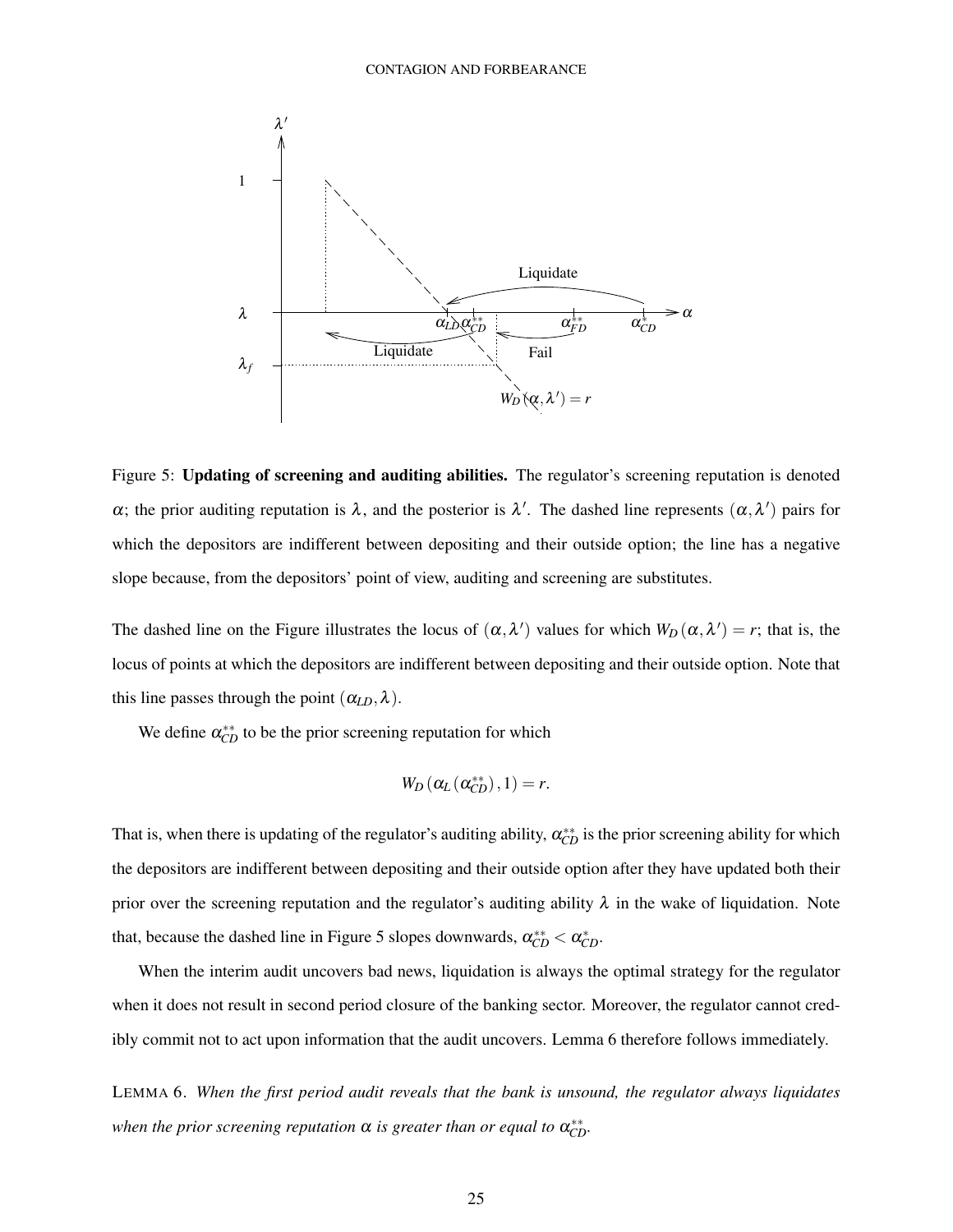We define  $\alpha_{FD}^{**}$  to be the prior screening reputation for which

$$
W_D\left(\alpha_F\left(\alpha_{FD}^{**}\right),\lambda_f\right)=r.
$$

Hence,  $\alpha_{FD}^{**}$  is the prior screening reputation at which failure renders the depositors indifferent between depositing and their outside option, after updating their prior over screening ability and the regulator's outside ability. Note that, because  $W_D(\alpha, \lambda)$  is increasing in α, we have  $\alpha_{FD}^{**} > \alpha_{FD}^*$ .

When  $\alpha \ge \alpha_{CD}^{**}$ , the regulator always liquidates after an audit reveals that the bank is unsound. Hence bank failure for these  $\alpha$  causes the prior auditing reputation  $\lambda$  to be updated to  $\lambda_f$ , and Lemma 7 follows immediately.

LEMMA 7. When  $\alpha_{CD}^{**}<\alpha\leq\alpha_{FD}^{**}$ , first period bank failure causes contagious failure of the the second *period banking system.*

Lemma 7 identifies a cost of audit reputation updating: because  $\alpha_{FD}^{**} > \alpha_{FD}^*$ , the range of prior  $\alpha$  values for which a first period bank failure results in the second period failure of the banking sector is greater than it is when the regulator's auditing reputation is not updated. On the other hand, because a strong auditing reputation substitutes for a weak screening reputation, the range of  $\alpha$  values for which liquidation occurs in the wake of a bad first period audit is greater.

When  $\alpha < \alpha_{CD}^{**}$ , liquidation of the first period bank results in contagious failure of the second period banking system. The regulator therefore forbears in the circumstances under which it would have done so in Section 4, and there is no updating of  $\lambda$ .

Proposition summarizes the discussion of this section.

PROPOSITION 3. *Let* α *and* λ *be the regulator's period* 1 *reputations for auditing and screening respectively. There exist*  $\alpha_{CD}^{**}$  *and*  $\alpha_{FD}^{**}$  *with*  $\alpha_{CD}^{**} < \alpha_{CD}^{*}$  *and*  $\alpha_{FD}^{**} > \alpha_{FD}^{*}$  *such that:* 

- *1. If the regulator learns from the first period audit that the period* 1 *bank is unsound then:*
	- (a) If  $\alpha \geq \alpha_{CD}^{**}$  *then the period* 1 *bank is closed and there is a second period banking sector*;
		- *i.* If  $\alpha_{FBR} \leq \alpha < \alpha_{CD}^*$  then the regulator forbears and there is a second period banking sector;
		- *ii.* If  $\alpha < \alpha_{FBR}$  then the regulator closes down the bank and there is no second period banking *sector.*
- *2. If the first period bank is not closed down then:*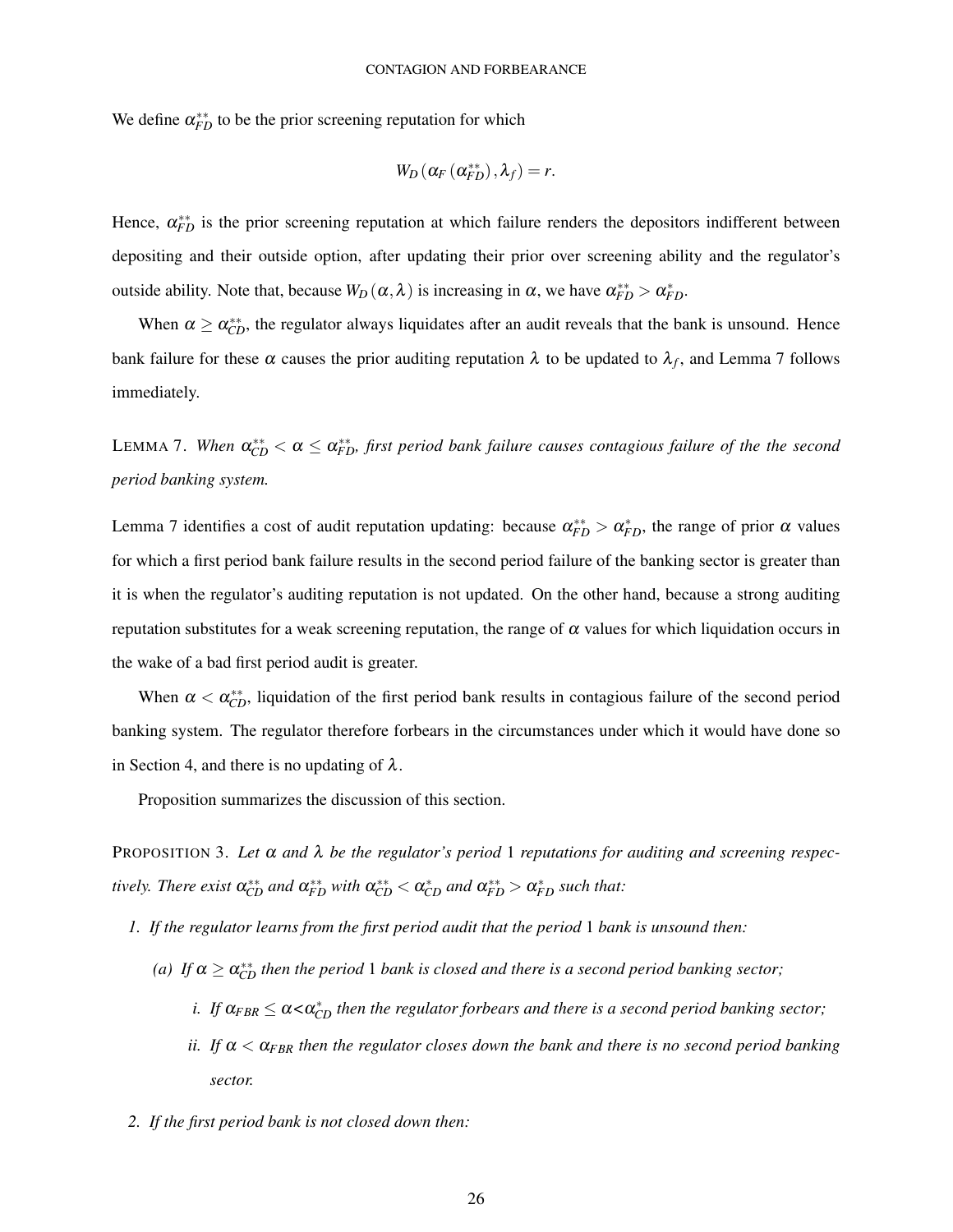- *(a)* If  $\max{(\alpha_F^*,\alpha_{CD}^{**})} \leq \alpha < \alpha_{FD}^{**}$  then there is a second period banking sector if the first period bank *succeeds, but first period bank failure causes a contagious failure of the second period banking sector;*
- *(b)* If  $\alpha_F^* \le \alpha < \alpha_{CD}^{**}$  then there is a second period banking sector whether or not the first period bank *succeeds;*
- *(c)* If  $\alpha < \alpha_F^*$  then there is a second period banking sector if the first period bank succeeds, but first *period bank failure causes a contagious failure of the second period banking sector.*
- (d) If  $\alpha \geq \alpha_F^*$  then there is a second period banking sector whether or not the first period bank *succeeds;*

The introduction of regulator reputations for auditing has two effects. First, it renders the regulator more willing to liquidate a bank that is revealed by an interim audit to be of low quality. The reason is that such a liquidation generates a positive signal of auditing ability, which serves to counteract the negative effect upon screening reputation of a bank closure. Hence the region covered by part 1(a) of Proposition 3 is larger than the region covered by part 1 of Proposition 2.

The second effect is that the set of  $\alpha$  values for which first period bank failure causes contagious failure of the second period banking sector is greater. The reason is that first period bank failure is more likely to be evidence of an unsound bank, and hence to be evidence that the regulator is a poor auditor. When the first period bank fails for an  $\alpha$  value at which a poor auditing signal would result in bank closure the regulator's reputations for both screening *and* auditing are impaired, and so contagious bank failure occurs for α values that would not experience it without an auditing reputation. This effect occurs in the region identified in part 2(b) of Proposition 3.

## 6. Conclusion

We have built a model in which investors are unable to reap all the rewards from their investment because moral hazard and adverse selection create a need for rents and incentive pay in the financial sector. The role of the bank regulator is to try to mitigate these problems suffiiciently to make investment in the banking sector attractive. The regulator's repuation - or perceived ability - to solve these problems is therefore an important asset: the size of the financial sector depends upon it. If the regulator's reputation declines too far, there will be a financial crisis as investors' trust in the system declines and they seek to withdraw their funds. We show that under these circumstances, it may be valuable for the regulator to be allowed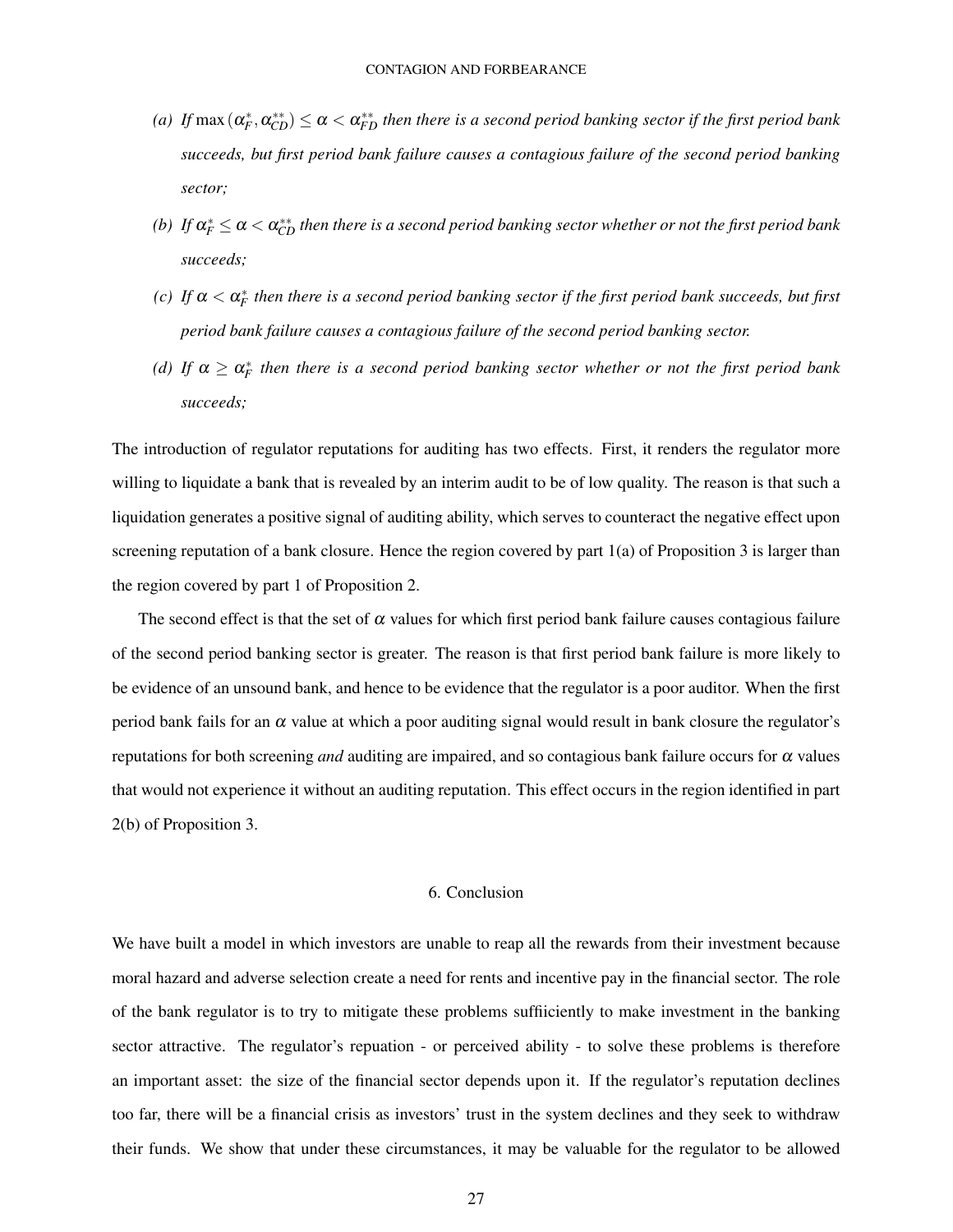secretly to exercise forbearance towards failing banks in order to conserve its reputation. Private rescues were not uncommon in the past but are difficult to achieve when regulation forces transparency and/or required bailouts are very large.

The need for private bailouts can be contrasted with the regulatory response to the recent crisis, when forbearance was very public. Public forbearance does not conserve the regulator's reputation ex post and so does not have the same benefits. Therefore, when forbearance is public, it may need to be supplemented by additional measures such as a tightening of capital requirements or an expansion of deposit insurance if the financial system is to be preserved. These additional measures are costly. Enforcing transparency on regulators does have an offsetting benefit, however, since it improves investors' confidence in the system ex ante as they know that all banks are sound and none are being privately supported by the regulator. Whether transparency or privacy is optimal ex ante depends on the regulator's initial reputation and the likely size of shocks to its reputation. Transparency is essential if the regulator's reputation is initially very low; otherwise, privacy and discretion may be socially preferable. In economies where transparency is difficult to achieve, term limits for regulators may be valuable in order to reduce the need for reputation management. A separation of powers between the body chartering an auditing banks and the body responsible for closing or liquidating them may achieve the same end.

The recent trend in finanial regulation has been towards a levelling of international playing fields by implementing common regulation in many different economies (Basle I and Basle II). Whilst common regulation has many benefits (Acharya 2003, Morrison and White 2009), our model shows that it also has a cost. Since contagion can occur between banks subject to common regulation (even if those banks have no interbank linkages and dissimilar assets), there is an argument to be made for maintaining regulatory diversity, so that not all banks in the financial system are subject to the same regulatory shocks.

In reality, the regulator's incentive to exhibit forbearance is clearly dependent on the systemic implications of a bank's failure, including the bank's size and interconnectedness. Our model is deliberately stark in order to show that the potential for contagion in our model is independent of these factors. Yet it is easy to imagine how the model might be extended to incorporate such features. Suppose that the failure of a large or highly connected bank would cause more disruption to the financial system. Then, other things being equal, the social welfare-maximising regulator of our model should devote more resources to monitoring such a bank. The failure of such a bank therefore sends a stronger signal about regulatory competence than the failure of a small unconnected bank, to which the regulator has devoted less time and attention; large bank failure hence has greater systemic implications than small bank failure. If so, it is rational for the

28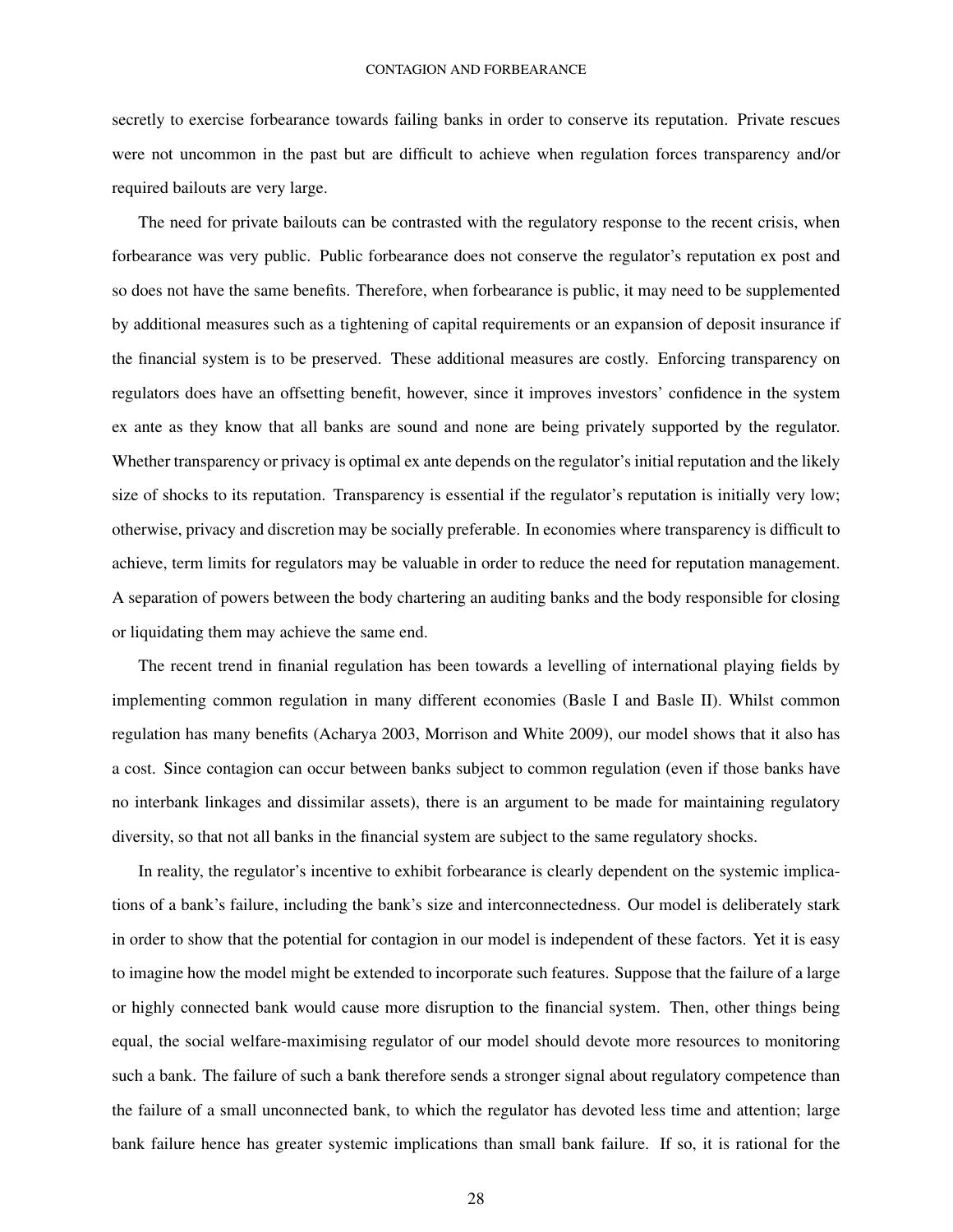regulator to follow a too big to fail policy of forbearing towards large institutions and being tough on small ones. Similarly, the regulator should forbear more with regard to institutions that it has a long history of monitoring, and less with regard to relatively young, or foreign, institutions that the regulator has monitored less and in which it has a smaller reputational stake. This would result in a policy of "too old to fail", and of more "tolerant" treatment of domestic banks than foreign subsidiaries.

## Appendix

## *Proof of Lemma 1*

Straightforward calculation yields the following equations:

$$
U'_{D}(w) = -\frac{(R-Q)\sigma(1-\sigma)\Delta p}{(w-2w\sigma+\sigma)^{2}} < 0;
$$
  

$$
U'_{R}(w) = -\frac{\sigma(1-\sigma)(R\Delta p-C)}{(w-2w\sigma+\sigma)^{2}} < 0;
$$
  

$$
U_{R}(w) - U_{D}(w) = \frac{(1-w)\sigma(C-Qp_{H}) + Qw(1-\sigma)p_{L}}{\sigma-2\sigma w + w} > 0;
$$
  

$$
U'_{R}(w) - U'_{D}(w) = -\frac{\sigma(1-\sigma)(Q\Delta p-C)}{(w-2w\sigma+\sigma)^{2}} < 0,
$$

where the final inequality follows from equation (3).

## *Expressions for w<sub>D</sub>, w<sub>R</sub>,*  $\alpha$ *<sub>D</sub>, and*  $\alpha$ *<sub>R</sub>*

*w*<sub>D</sub> is found by setting  $U_D(w)$  equal to *r* and solving for *w*.  $\alpha_D$  is found by substituting the resultant  $w_D$  into equation (4) and solving for  $\alpha$ . This procedure yields the following:

$$
w_D = \frac{\sigma((R-Q) p_H - r)}{r - (R-Q) (p_L + \sigma \Delta p) + 2\sigma ((R-Q) p_H - r)};
$$
  
\n
$$
\alpha_D = \frac{r - (R-Q) (p_L + \sigma \Delta p)}{(1 - 2\gamma) (r - (R-Q) (p_L + \sigma \Delta p) + 2\sigma ((R-Q) p_H - r))}.
$$

The following expressions for  $w_R$  and  $\alpha_R$  are found in an analogous fashion:

$$
w_R = \frac{\sigma (Rp_H - C - r)}{\sigma (Rp_H - C - r) + (1 - \sigma) (r - Rp_L)};
$$
  
\n
$$
\alpha_R = \frac{r - (Rp_L + \sigma (R\Delta p - C))}{(1 - 2\gamma) (\sigma (Rp_H - C - r) + (1 - \sigma) (r - Rp_L))}.
$$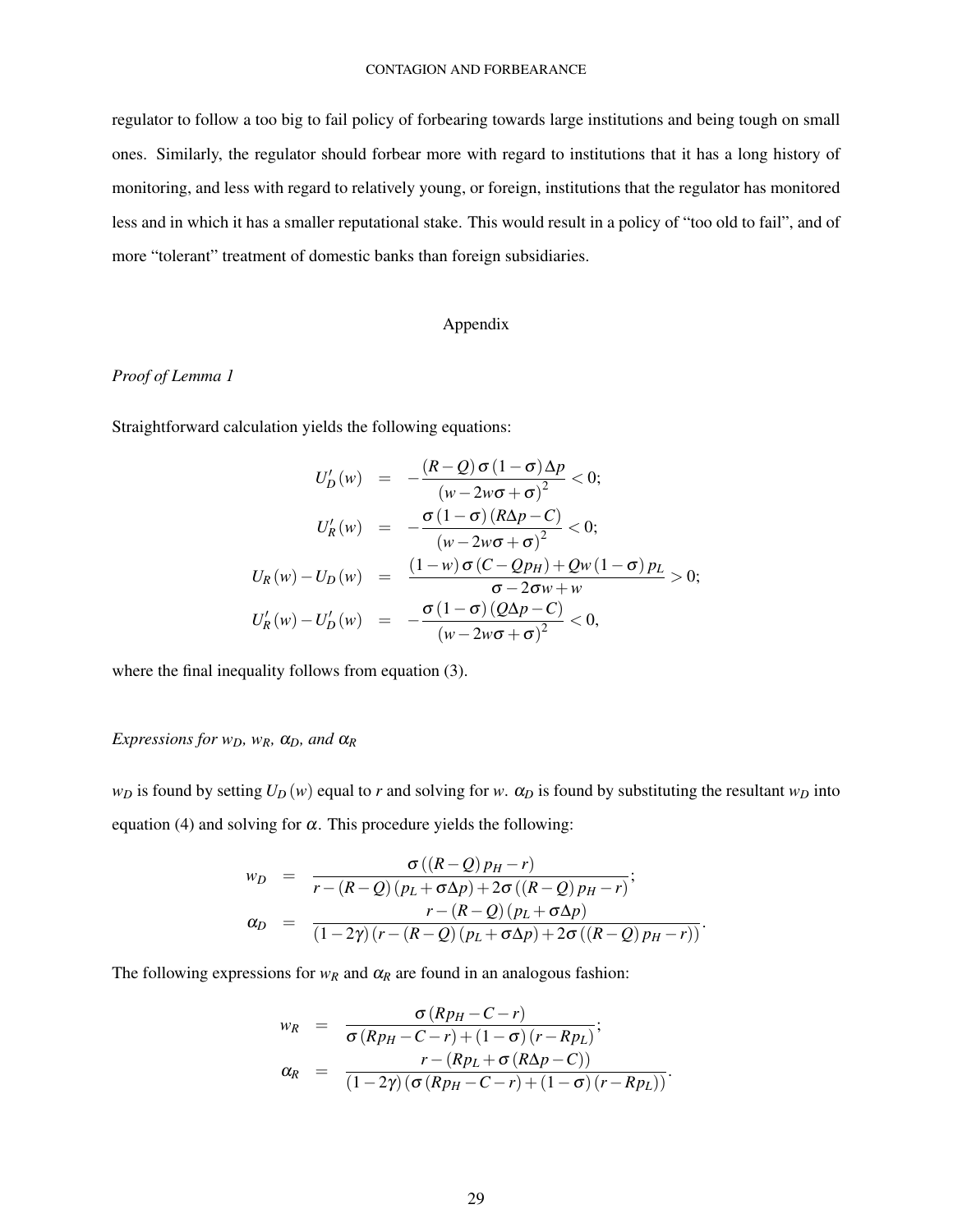## *Proof of Lemma 2*

Write G and B for the respective events that the regulator is good and bad; S and U for the events that the bank is respectively sound and unsound; and F for the event that the bank fails. Then

$$
\alpha_F(\alpha) = P\{G|F\} = \frac{P\{F|G\}P\{G\}}{P\{F|G\}P\{G\} + P\{F|B\}P\{B\}},\tag{24}
$$

.

and

$$
P\{F|G\} \equiv \phi_G = P\{F|S\} P\{S|G\} + P\{F|U\} P\{U|G\}
$$
  
= 
$$
\frac{(1-p_H)\sigma(1-\gamma) + (1-p_L)\gamma(1-\sigma)}{\sigma - 2\sigma\gamma + \gamma},
$$

where the second line follows by setting  $w = \gamma$  in equation (5) to obtain  $P\{S|G\}$ . Similarly,  $P\{F|B\} \equiv \phi_B =$  $(1 - p_H) \sigma + (1 - p_L) (1 - \sigma)$ . Substituting into (24) gives us the following:

$$
\alpha_F\left(\alpha\right)=\frac{\alpha\phi_G}{\alpha\phi_G+\left(1-\alpha\right)\phi_B}
$$

Substituting for  $\phi_G$  and  $\phi_B$  yields, after some manipulation, the following equivalent expression:

$$
\alpha_F(\alpha) = \alpha \frac{\sigma (1 - p_H)(1 - \gamma) + \gamma (1 - p_L)(1 - \sigma)}{(\gamma + \sigma - 2\gamma\sigma)(1 - \sigma p_H - (1 - \sigma) p_L) - \alpha (1 - 2\gamma)(1 - \sigma) \sigma \Delta p},
$$

from which, after further manipulation, we can derive the following expression:

$$
\alpha'_{F}(\alpha) = \frac{(\sigma + \gamma(1 - 2\sigma))(1 - (p_{L} + \sigma \Delta p))(\sigma(1 - p_{H})(1 - \gamma) + \gamma(1 - \sigma)(1 - p_{L}))}{((\gamma + \sigma - 2\gamma\sigma)(1 - \sigma p_{H} - (1 - \sigma) p_{L}) - \alpha(1 - 2\gamma)(1 - \sigma)\sigma\Delta p)^{2}}.
$$

This is positive, as required.

## *Proof of Lemma 3*

Standard calculations give us:

$$
W'_{D}(w) = -\frac{(1-\sigma)\,\sigma\left((R-Q)\,\Delta p - (L-(R-Q)\,p_L)\,\lambda\right)}{\left(w - 2\,\sigma w + \sigma\right)^2};\tag{25}
$$

$$
W'_{R}(w) = -\frac{(1-\sigma)\sigma((R\Delta p - C) - (L - Rp_{L})\lambda)}{(w - 2\sigma w + \sigma)^{2}};
$$
\n(26)

$$
W_R(w) - W_D(w) = \frac{(1 - w) \alpha (Q_{PH} - C) + Q_W(1 - \lambda) (1 - \sigma) p_L}{w - 2\sigma w + \sigma}
$$
(27)

$$
\geq \frac{C}{\Delta p} p_L \frac{(1-w)\sigma + w(1-\lambda)(1-\sigma)}{w - 2\sigma w + \sigma} > 0; \tag{28}
$$

$$
W'_{R}(w) - W'_{D}(w) = \frac{(1 - \sigma) \sigma (C - Q(\Delta p + \lambda p_{L}))}{(w - 2\sigma w + \sigma)^{2}} \leq 0.
$$
 (29)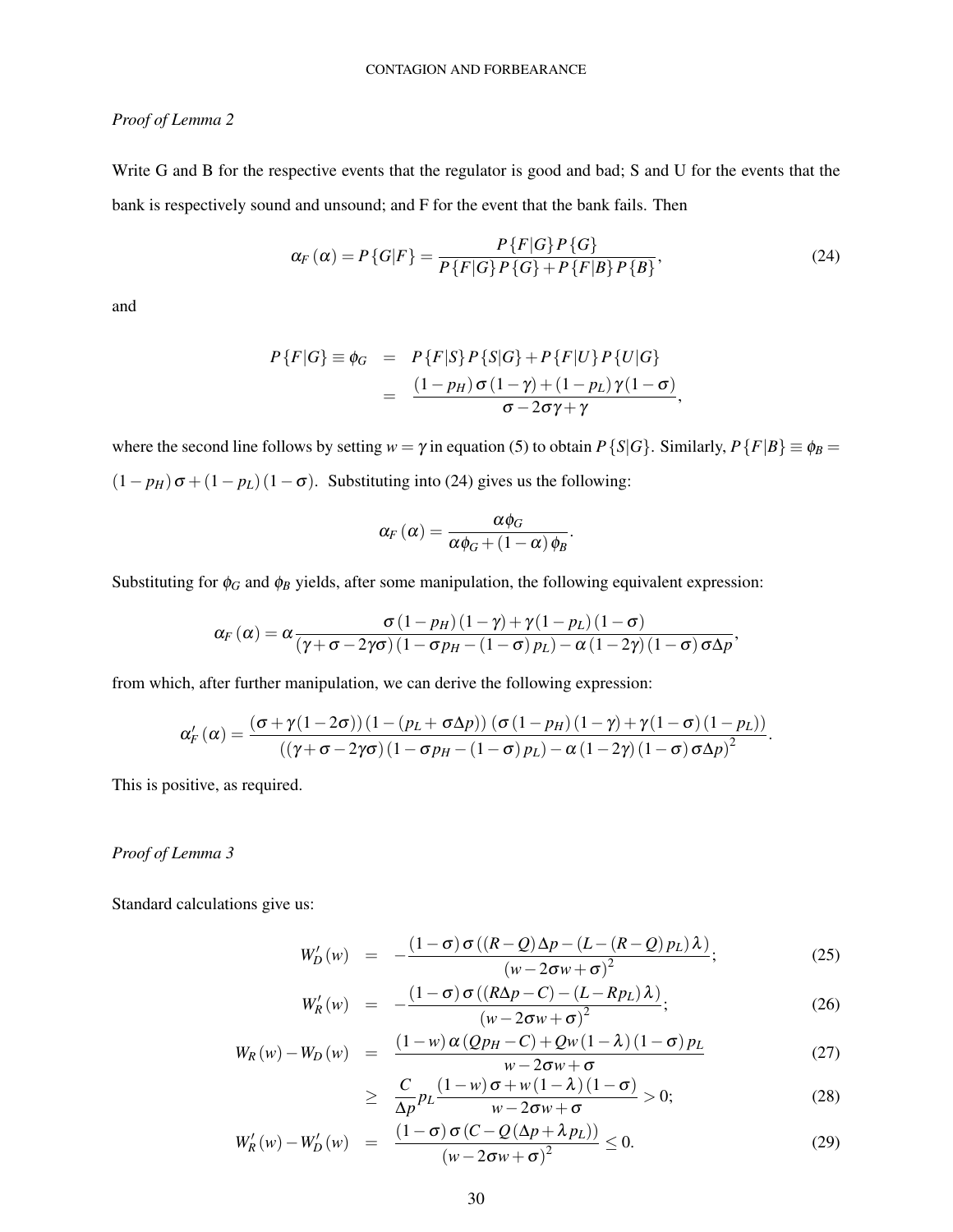The expression of equation (25) is negative because  $(R - Q) \left( p_L + \frac{\Delta p}{\lambda} \right)$ λ > (*R*−*Q*) *p<sup>H</sup>* > *r* > *L*. That of equation (26) is negative because  $Rp_H - C > r > L$ . The step between equations (27) and (28) follows from equation (3) as does the final inequality of equation (29).

## *Expressions for wLD, wLR,* α*LD, and* α*LR*

*w*<sub>*LD*</sub> is found by setting  $W_D(w)$  equal to *r* and solving for *w*.  $\alpha_{LD}$  is found by substituting the resultant  $w_{LD}$ into equation (4) and solving for  $\alpha$ . This procedure yields the following:

$$
w_{LD} = \frac{\sigma((R-Q) p_H - r)}{\sigma((R-Q) p_H - r) + (1 - \sigma)(r - (R-Q)(1-\lambda) p_L - \lambda L)};
$$
  
\n
$$
\alpha_{LD} = \frac{(1 - \sigma)(r - (R-Q)(1-\lambda) p_L - \lambda L) - \sigma((R-Q) p_H - r)}{(1 - 2\gamma)((1 - \sigma)(r - (R-Q)(1-\lambda) p_L - \lambda L) + \sigma((R-Q) p_H - r))}.
$$

Similarly, we obtain

$$
w_{LR} = \frac{\sigma (Rp_H - C - r)}{\sigma (Rp_H - C - r) + (1 - \sigma) (r - Rp_L(1 - \lambda) - \lambda L)};
$$
  
\n
$$
\alpha_{LR} = \frac{(1 - \sigma) (r - Rp_L(1 - \lambda) - \lambda L) - \sigma (Rp_H - C - r)}{(1 - 2\gamma)((1 - \sigma) (r - Rp_L(1 - \lambda) - \lambda L) + \sigma (Rp_H - C - r))}.
$$

## *Proof of Lemma 4*

Closing the bank reveals for sure that it was unsound. Using the notation of the proof of lemma 2, the regulator's reputation is updated to

$$
P\{G|U\} = \frac{P\{U|G\}P\{G\}}{P\{U|G\}P\{G\} + P\{U|B\}P\{B\}}
$$
  
= 
$$
\frac{\gamma\alpha}{\gamma\alpha + \frac{1}{2}(1-\alpha)},
$$

as required. Furthermore, it is tedious but straightforward to demonstrate by direct calculation that

$$
\alpha_F(\alpha) - \alpha_C(\alpha) = \frac{\alpha(1-\alpha)(1-2\gamma)((\sigma + \gamma(1-2\sigma))(1-p_H) + \gamma(1-\sigma)(1-2\sigma)\Delta p)}{(1-\alpha(1-2\gamma))((\gamma + (1-2\gamma)\sigma)(1-p_H) + (1-\sigma)(\gamma + (1-\alpha)(1-2\gamma)\sigma)\Delta p)},
$$

which is positive.

## $$

 $\alpha_{CD}^*$  is found by setting  $\alpha_L(\alpha) = \alpha_{LD}$  and solving for  $\alpha$ ;  $\alpha_{CR}^*$  is found similarly by solving  $\alpha_L(\alpha) = \alpha_{LR}$ for  $\alpha$ . The calculations are lengthy and the resultant expressions are difficult to read. To aid exposition, we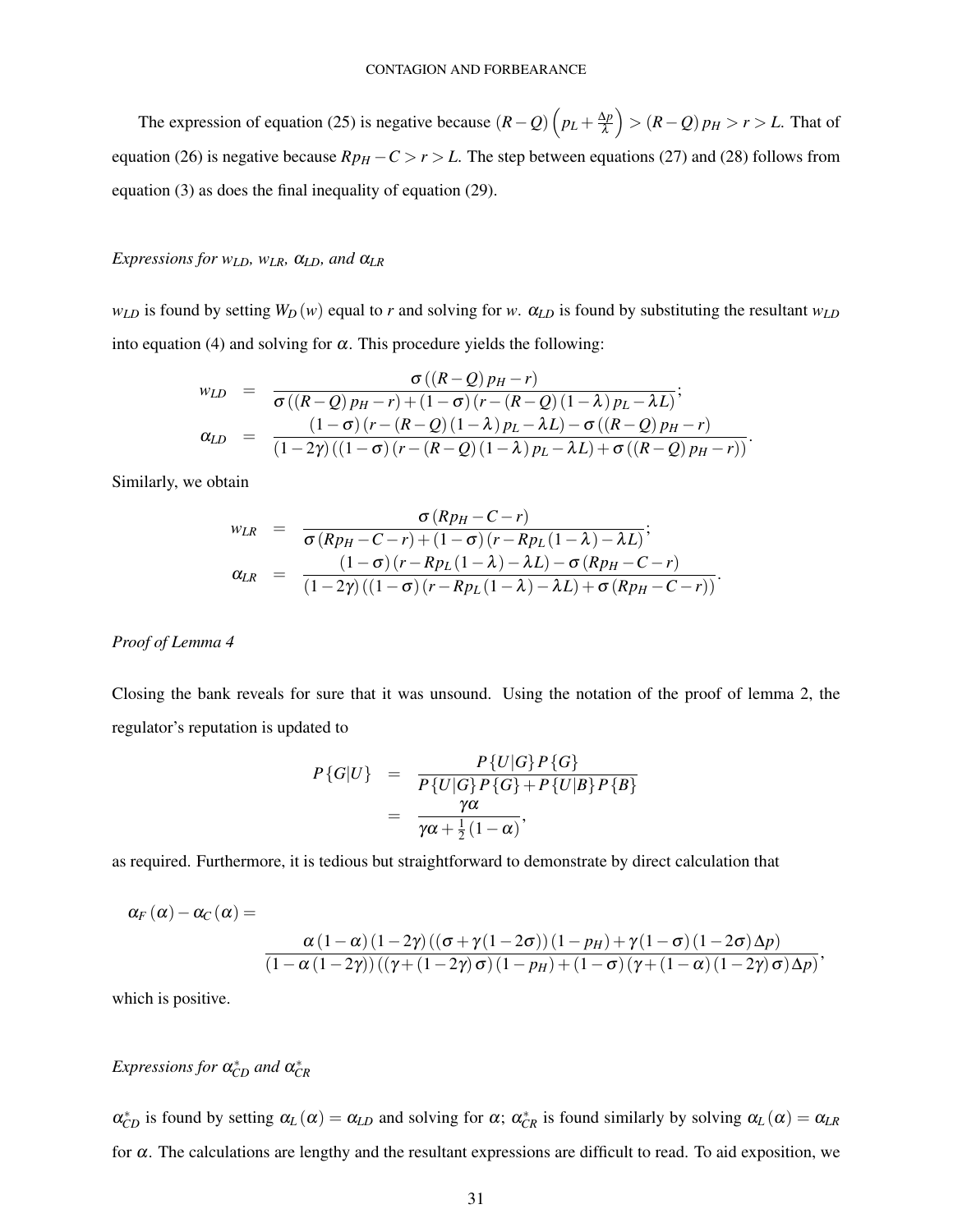define  $s_{DG}(Q)$  and  $s_{DB}(Q)$  to be the respective surplus which the depositors earn from investing in good and bad banks, relative to their outside option of *r*:

$$
s_{DG}(Q) = (R-Q)p_H - r;
$$
  
\n
$$
s_{DB}(Q) = (R-Q)(\sigma p_H + (1-\lambda)(1-\sigma)p_L) + L\lambda(1-\sigma) - r.
$$

Lengthy but elementary manipulations then yield

$$
\alpha_{CD}^*(Q) = \frac{s_{DB}(Q)}{(1-2\gamma)((1+2\gamma)s_{DB}(Q)-4\gamma\sigma s_{DG}(Q))}.
$$

Similarly, define *sRG* and *sRB* to be the surplus relative to no bank which regulators derive from an economy with a bad and a good bank, respectively:

$$
s_{RG} = Rp_H - r - C;
$$
  
\n
$$
s_{RB} = R(\sigma p_H + (1 - \lambda) (1 - \sigma) p_L) + L\lambda (1 - \sigma) - C\sigma - r.
$$

Then manipulations again yield

$$
\alpha_{CR}^*(Q) = \frac{s_{RB}(Q)}{(1-2\gamma)((1+2\gamma)s_{RB}(Q)-4\gamma\sigma s_{RG}(Q))}.
$$
\n(30)

*Derivation of Condition* (21)

Forbearance is optimal at  $\alpha > \alpha_{FD}^*$  whenever

$$
RpL + WR(w(\alphaL(\alpha)))) - (r+L) > 0.
$$
\n(31)

To obtain condition (21), use equation (30) to substitute  $\alpha = \alpha_{CR}^*(Q)$  in this equation.

## References

- Acharya, V. V., 2001. A theory of systemic risk and design of prudential bank regulation. Working paper, Stern School of Business, New York University.
- Acharya, V. V., 2003. Is the international convergence of capital adequacy regulation desirable? Journal of Finance 58, 2745 – 81.
- Acharya, V. V., Shin, H. S., Yorulmazer, T., 2009. A theory of slow-moving capital and contagion. Discussion Paper DP7147, Centre for Economic Policy Research, London, UK.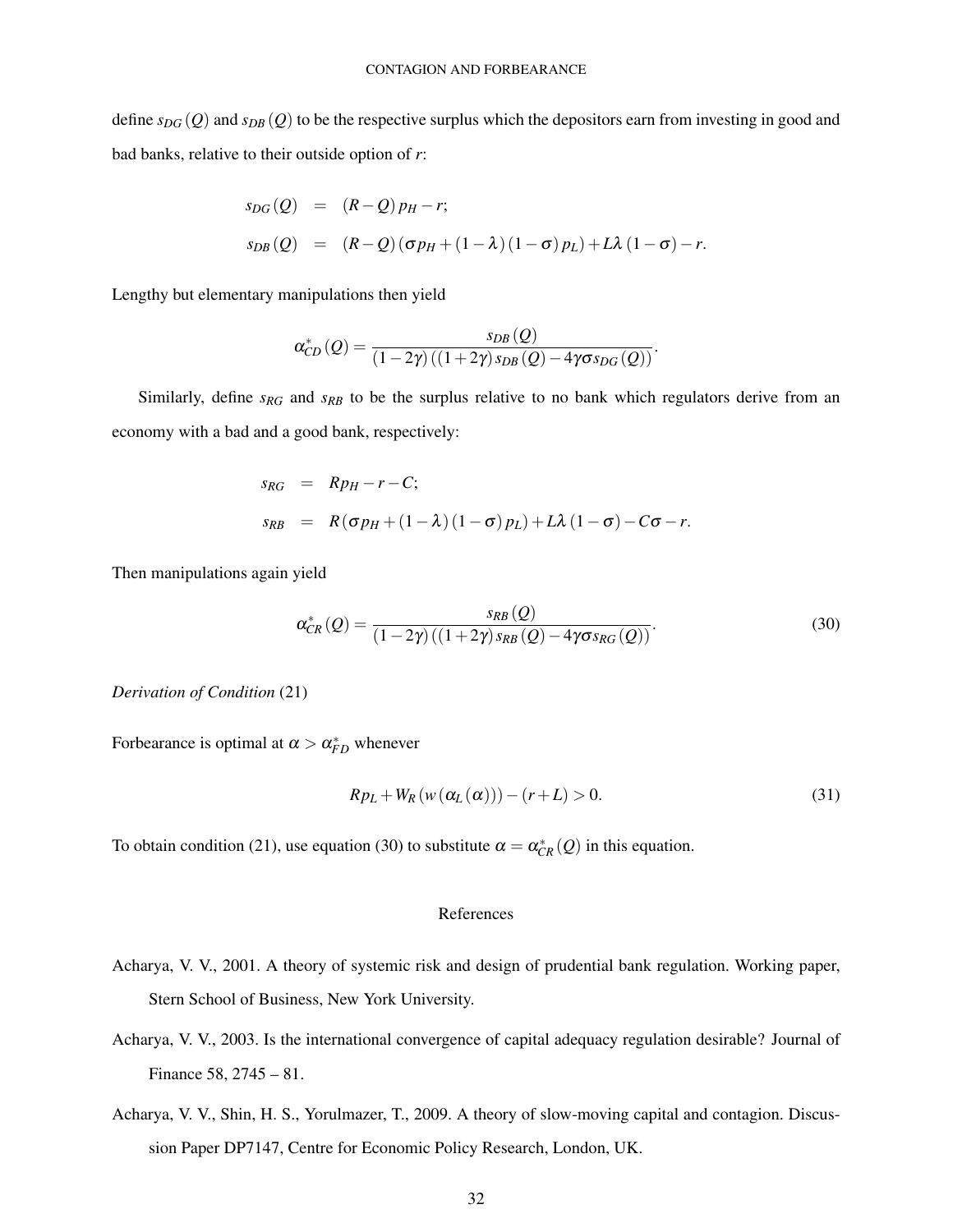- Allen, F., Carletti, E., Gale, D., 2009. Interbank market liquidity and central bank intervention. Journal of Monetary Economics 56, 639–652.
- Allen, F., Gale, D., 2000. Financial contagion. Journal of Political Economy 108, 1 33.
- Boot, A. W. A., Thakor, A. V., 1993. Self-interested bank regulation. American Economic Review 83, 206  $-212.$
- Chari, V. V., Jagannathan, R., 1988. Banking panics, information and rational expectations. Journal of Finance 43, 749–61.
- Coval, J. D., Jurek, J. W., Stafford, E., 2009. The economics of structured finance. Journal of Economic Perspectives 23, 3–25.
- Degryse, H., Nguyen, G., 2007. Interbank exposures: An empirical examination of contagion risk in the Belgian banking system. International Journal of Central Banking.
- Diamond, D. W., Rajan, R. G., 2009. Illiquidity and interest rate policy. Working Paper 15197, National Bureau of Economic Research, Cambridge, Mass.
- Freixas, X., Martin, A., Skeie, D., 2009. Bank liquidity, interbank markets, and monetary policy. Staff Report 371, Federal Reserve Bank of New York, New York, NY.
- Gorton, G., 2009. Information, liquidity, and the (ongoing) panic of 2007. American Economic Review Papers and Proceedings 99, 567–572.
- Gropp, R., Lo Duca, M., Vesala, J., 2009. Cross-border bank contagion in europe. International Journal of Central Banking, International Journal of Central Banking 5, 97–139.
- Hartmann, P., Straetmans, S., de Vries, C., 2005. Banking system stability: A cross-Atlantic perspective. Working Paper 11698, National Bureau of Economic Research, Cambridge, Mass.
- Heider, F., Hoerova, M., Holthausen, C., 2009. Liquidity hoarding and interbank market spreads. Working Paper 1126, European Central Bank, Frankfurt, Germany.
- Kahn, C. M., Santos, J. A. C., 2005. Allocating bank regulatory powers: Lender of last resort, deposit insurance and supervision. European Economic Review 49, 2107–2136.
- Kane, E. J., 1989*a*. How incentive-incompatible deposit-insurance funds fail. Working Paper 2836, National Bureau of Economic Research, Cambridge, MA.
- Kane, E. J., 1989*b*. The S&L Insurance Mess: How Did It Happen? Urban Institute Press, Washington, DC.